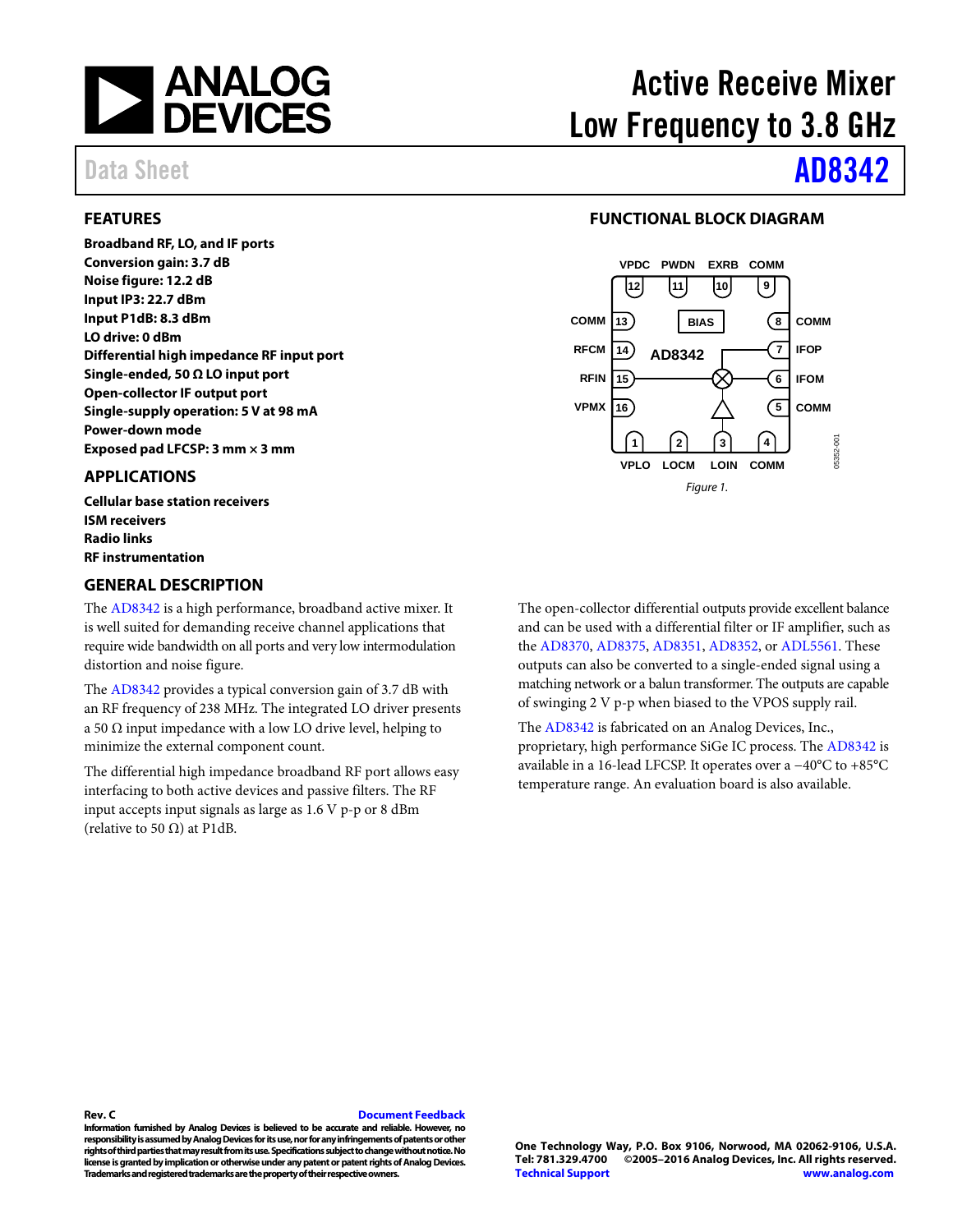## TABLE OF CONTENTS

## <span id="page-1-0"></span>**REVISION HISTORY**

| $3/16$ —Rev. B to Rev. C                                       |  |
|----------------------------------------------------------------|--|
|                                                                |  |
|                                                                |  |
|                                                                |  |
| Added Junction to Board Thermal Impedance Section 5            |  |
|                                                                |  |
| Change to Typical Performance Characteristics Section  7       |  |
| Moved Spur Table Section and Table 3, Renumbered               |  |
|                                                                |  |
| Changed Spur Table Section to Spurious Performance Section  13 |  |
|                                                                |  |
|                                                                |  |
| Changed Circuit Description Section to Theory of Operation     |  |
|                                                                |  |
|                                                                |  |
|                                                                |  |
| Added Figure 56, Figure 57, and Figure 58, Renumbered          |  |
|                                                                |  |
|                                                                |  |
|                                                                |  |
|                                                                |  |

### **7/09—Rev. A to Rev. B**

| Changed RF and LO Frequency Range from 2.4 GHz to |  |
|---------------------------------------------------|--|
|                                                   |  |
|                                                   |  |
|                                                   |  |
|                                                   |  |
|                                                   |  |
|                                                   |  |
|                                                   |  |
|                                                   |  |
|                                                   |  |
|                                                   |  |

### **1/07—Rev. 0 to Rev. A**

| Replaced the High Frequency Applications Section 18 |  |
|-----------------------------------------------------|--|

**4/05—Revision 0: Initial Version**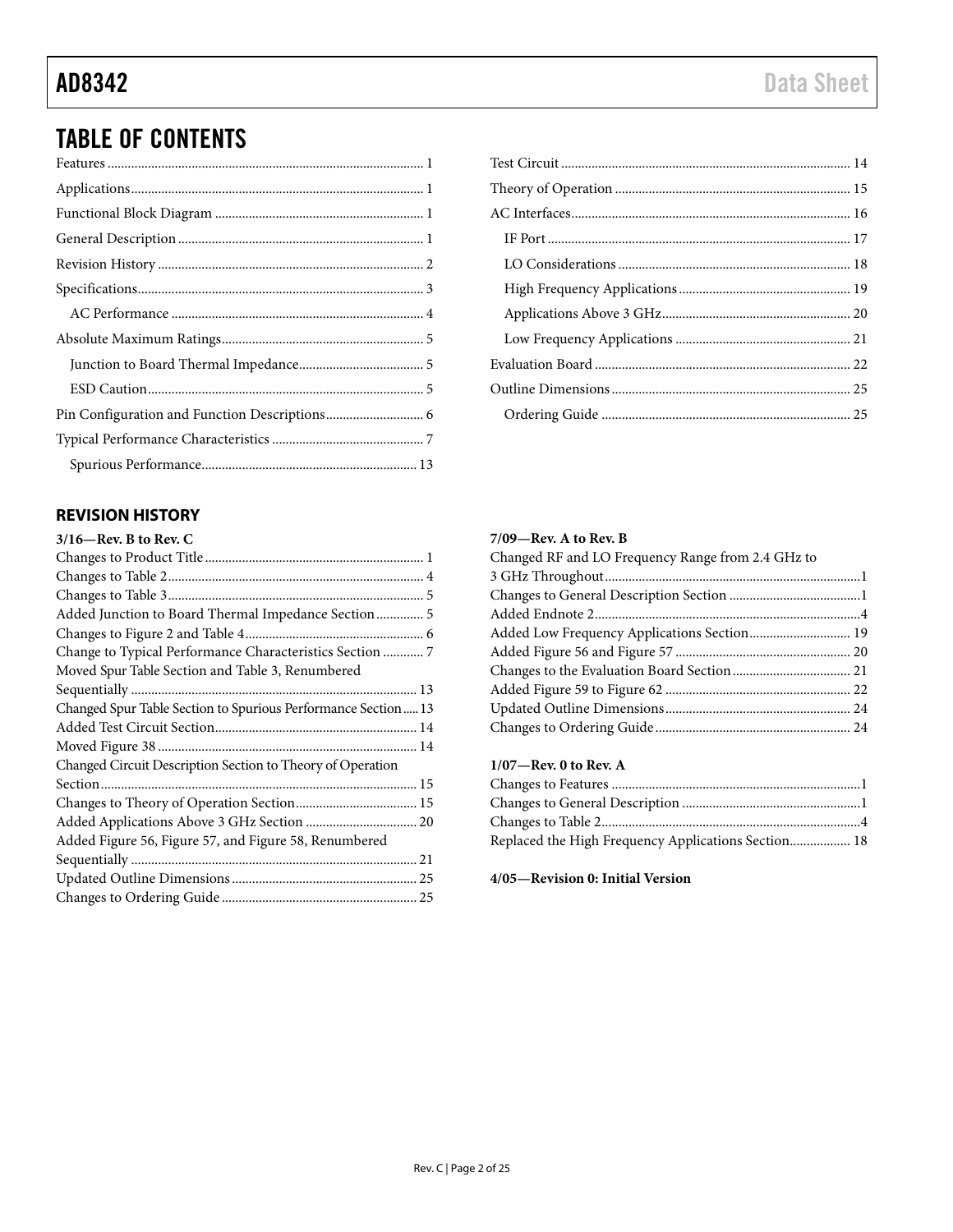## <span id="page-2-0"></span>**SPECIFICATIONS**

 $V_S$  = 5 V, T<sub>A</sub> = 25°C, f<sub>RF</sub> = 238 MHz, f<sub>LO</sub> = 286 MHz, LO power = 0 dBm, Z<sub>O</sub> = 50 Ω, R<sub>BIAS</sub> = 1.82 kΩ, RF termination = 100 Ω, IF load = 100 Ω differential, unless otherwise noted.

### <span id="page-2-1"></span>**Table 1.**

| <b>Parameter</b>                                                           | <b>Test Conditions/Comments</b>                              |             |         | <b>Max</b> | Unit           |
|----------------------------------------------------------------------------|--------------------------------------------------------------|-------------|---------|------------|----------------|
| <b>RF INPUT INTERFACE</b>                                                  |                                                              |             |         |            |                |
| <b>Return Loss</b>                                                         |                                                              | 10          |         | dB         |                |
| Input Impedance                                                            | Frequency = 238 MHz (measured at RFIN with RFCM ac-grounded) |             | 1  0.4  |            | $k\Omega$   pF |
| DC Bias Level                                                              | Internally generated; port must be ac-coupled                |             | 2.4     |            | $\vee$         |
| <b>OUTPUT INTERFACE</b>                                                    |                                                              |             |         |            |                |
| Output Impedance                                                           | Differential impedance, frequency = 48 MHz                   |             | 10  0.5 |            | $k\Omega$   pF |
| DC Bias Voltage                                                            | Supplied externally                                          | 4.75        | $V_{S}$ | 5.25       | $\vee$         |
| Power Range                                                                | Via a 2:1 impedance ratio transformer                        |             |         | 13         | dBm            |
| LO INTERFACE                                                               |                                                              |             |         |            |                |
| <b>Return Loss</b>                                                         |                                                              |             | 10      |            | dB             |
| DC Bias Voltage                                                            |                                                              | $V_5 - 1.6$ |         | V          |                |
| POWER-DOWN INTERFACE                                                       |                                                              |             |         |            |                |
| <b>PWDN Threshold</b>                                                      |                                                              |             | 3.5     |            | $\vee$         |
| <b>PWDN Response Time</b>                                                  | Device enabled, IF output to 90% of its final level          |             | 0.4     |            | μs             |
|                                                                            | Device disabled, supply current <5 mA                        |             | 4       |            | μs             |
| <b>PWDN Input Bias Current</b>                                             | Device enabled                                               | $-80$       |         |            | μA             |
|                                                                            | Device disabled                                              |             | 100     |            | μA             |
| <b>POWER SUPPLY</b>                                                        |                                                              |             |         |            |                |
| Positive Supply Voltage                                                    |                                                              | 4.75        | 5       | 5.25       | $\vee$         |
| <b>Oujescent Current</b>                                                   |                                                              |             |         |            |                |
| <b>VPDC</b>                                                                | Supply current for bias cells                                |             | 5       |            | mA             |
| Supply current for mixer, $R_{BIAS} = 1.82$ k $\Omega$<br>VPMX, IFOP, IFOM |                                                              |             | 58      |            | mA             |
| <b>VPLO</b><br>Supply current for LO limiting amplifier                    |                                                              |             | 35      |            | mA             |
| <b>Total Ouiescent Current</b>                                             | $V_S = 5V$                                                   | 85          | 98      | 113        | mA             |
| <b>Power-Down Current</b>                                                  | Device disabled                                              |             | 500     |            | μA             |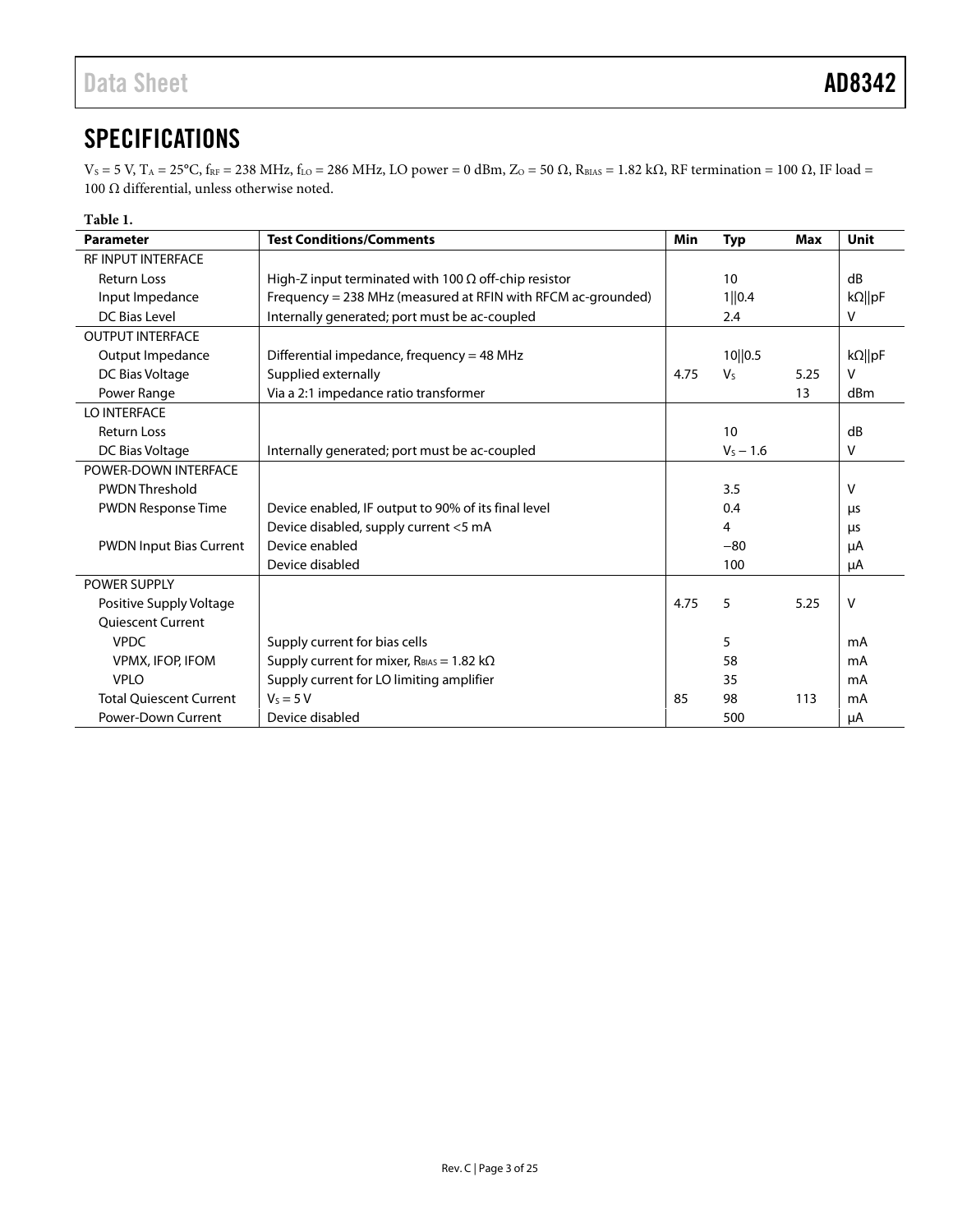## <span id="page-3-0"></span>**AC PERFORMANCE**

 $V_S$  = 5 V, T<sub>A</sub> = 25°C, LO power = 0 dBm, Z<sub>O</sub> = 50 Ω, R<sub>BIAS</sub> = 1.82 kΩ, RF termination 100 Ω, IF load = 100 Ω differential, unless otherwise noted.

<span id="page-3-1"></span>

| Table 2.                                  |                                                                                                                                                               |            |            |            |                 |
|-------------------------------------------|---------------------------------------------------------------------------------------------------------------------------------------------------------------|------------|------------|------------|-----------------|
| <b>Parameter</b>                          | <b>Test Conditions/Comments</b>                                                                                                                               | <b>Min</b> | <b>Typ</b> | <b>Max</b> | <b>Unit</b>     |
| RF Frequency Range <sup>1</sup>           |                                                                                                                                                               |            | 3.8        |            | GHz             |
| LO Frequency Range <sup>1</sup>           |                                                                                                                                                               |            | 4.1        |            | GHz             |
| IF Frequency Range <sup>1, 2</sup>        |                                                                                                                                                               |            | 2.4        |            | GHz             |
| <b>Conversion Gain</b>                    | $f_{RF}$ = 460 MHz, $f_{LO}$ = 550 MHz, $f_{IF}$ = 90 MHz                                                                                                     |            | 3.2        |            | dB              |
|                                           | $f_{RF}$ = 238 MHz, $f_{LO}$ = 286 MHz, $f_{IF}$ = 48 MHz                                                                                                     |            | 3.7        |            | $\overline{AB}$ |
| Single Sideband (SSB) Noise Figure        | $f_{RF}$ = 460 MHz, $f_{LO}$ = 550 MHz, $f_{IF}$ = 90 MHz                                                                                                     |            | 12.5       |            | dB              |
|                                           | $f_{RF}$ = 238 MHz, $f_{LO}$ = 286 MHz, $f_{IF}$ = 48 MHz                                                                                                     |            | 12.2       |            | dB              |
| Input Third-Order Intercept (IP3)         | $f_{RF1} = 460$ MHz, $f_{RF2} = 461$ MHz, $f_{LO} = 550$ MHz, $f_{IF1} = 90$ MHz, $f_{IF2} = 89$ MHz,<br>each RF tone -10 dBm                                 |            | 22.2       |            | d <sub>Bm</sub> |
|                                           | $f_{RF1} = 238 \text{ MHz}, f_{RF2} = 239 \text{ MHz}, f_{LO} = 286 \text{ MHz}, f_{IF1} = 48 \text{ MHz}, f_{IF2} = 47 \text{ MHz},$<br>each RF tone -10 dBm |            | 22.7       |            | dBm             |
| Input Second-Order Intercept (IP2)        | $f_{RF1}$ = 460 MHz, $f_{RF2}$ = 410 MHz, $f_{LO}$ = 550 MHz, $f_{IF1}$ = 90 MHz, $f_{IF2}$ = 140 MHz                                                         |            | 50         |            | d <sub>Bm</sub> |
|                                           | $f_{RF1} = 238 \text{ MHz}, f_{RF2} = 188 \text{ MHz}, f_{LO} = 286 \text{ MHz}, f_{IF1} = 48 \text{ MHz}, f_{IF2} = 98 \text{ MHz}$                          |            | 44         |            | d <sub>Bm</sub> |
| Input 1 dB Compression Point<br>$($ P1dB) | $f_{RF}$ = 460 MHz, $f_{LO}$ = 550 MHz, $f_{IF}$ = 90 MHz                                                                                                     |            | 8.5        |            | d <sub>Bm</sub> |
|                                           | $f_{RF}$ = 238 MHz, $f_{LO}$ = 286 MHz, $f_{IF}$ = 48 MHz                                                                                                     |            | 8.3        |            | d <sub>Bm</sub> |
| LO to IF Output Leakage                   | LO power = $0$ dBm, $f_{LO}$ = 286 MHz                                                                                                                        |            | $-27$      |            | dBc             |
| LO to RF Input Leakage                    | LO power = $0$ dBm, $f_{LO}$ = 286 MHz                                                                                                                        |            | $-55$      |            | dBc             |
| 2× LO to IF Output Leakage                | LO power = 0 dBm, $f_{RF}$ = 238 MHz, $f_{LO}$ = 286 MHz, IF terminated into<br>100 $\Omega$ and measured with a differential probe                           |            | $-47$      |            | d <sub>Bm</sub> |
| RF to IF Output Leakage                   | RF power = $-10$ dBm, $f_{RF}$ = 238 MHz, $f_{LO}$ = 286 MHz                                                                                                  |            | $-32$      |            | dBc             |
| IF/2 Spurious                             | RF power = $-10$ dBm, $f_{RF}$ = 238 MHz, $f_{LO}$ = 286 MHz                                                                                                  |            | $-62$      |            | dBc             |

<sup>1</sup> See th[e High Frequency Applications](#page-18-0) section for details.

<sup>2</sup> See th[e Low Frequency Applications](#page-20-0) section for details.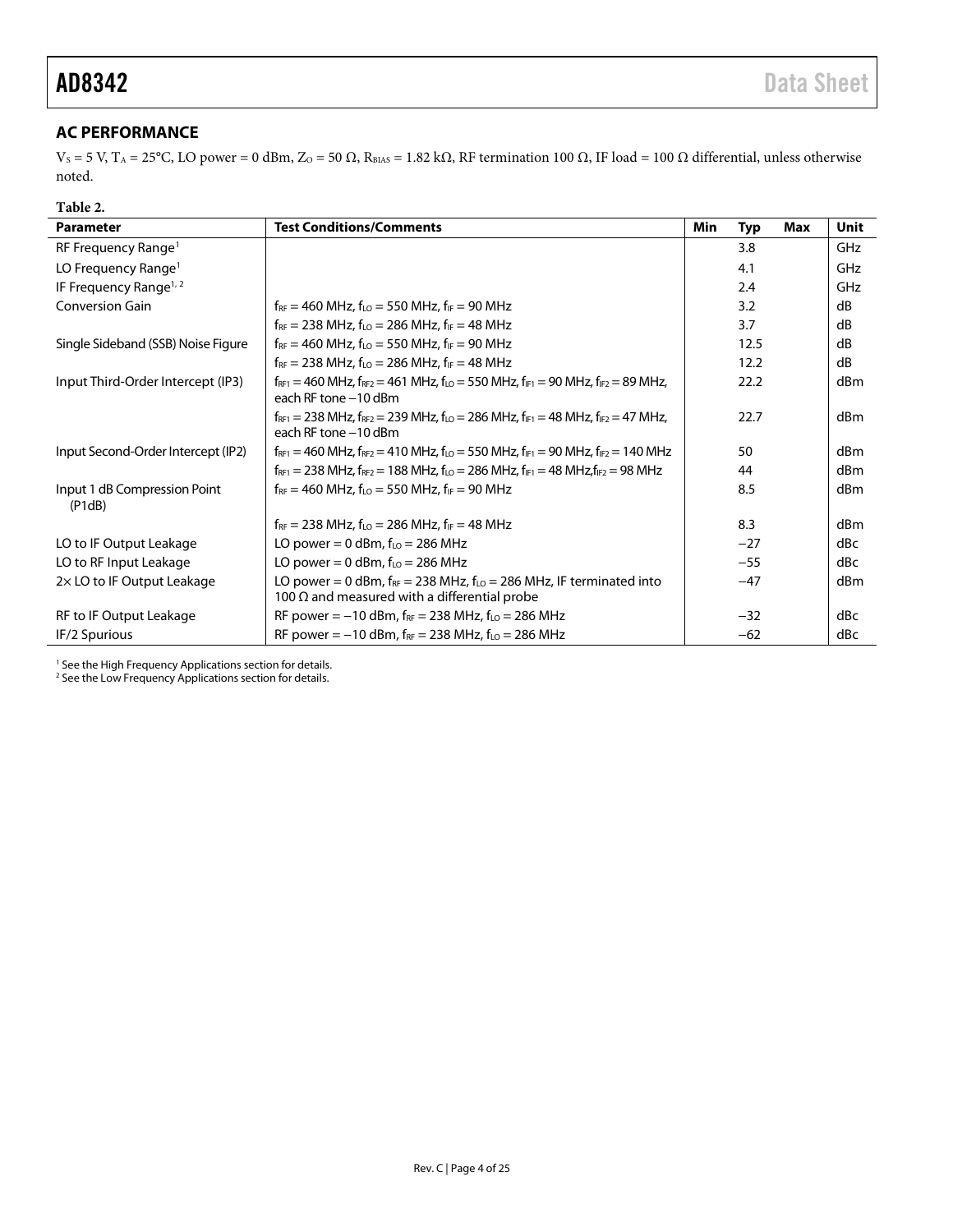## <span id="page-4-0"></span>ABSOLUTE MAXIMUM RATINGS

### <span id="page-4-5"></span>**Table 3.**

| <b>Parameter</b>                    | Rating                              |  |  |
|-------------------------------------|-------------------------------------|--|--|
| Supply Voltage, Vs                  | 5.5V                                |  |  |
| RF Input Level                      | $12$ dBm                            |  |  |
| LO Input Level                      | 12 dBm                              |  |  |
| <b>PWDN Pin</b>                     | $V_5 + 0.5V$                        |  |  |
| <b>IFOP, IFOM Bias Voltage</b>      | 5.5V                                |  |  |
| Minimum Resistor from FXRB to COMM  | 1.8 kO                              |  |  |
| Internal Power Dissipation          | 650 mW                              |  |  |
| $\theta_{IA}$ <sup>1</sup>          | $77^{\circ}$ C/W                    |  |  |
| $\theta$ <sub>IR</sub> <sup>1</sup> | 37.4°C/W                            |  |  |
| <b>Maximum Junction Temperature</b> | $135^{\circ}$ C                     |  |  |
| Operating Temperature Range         | $-40^{\circ}$ C to $+85^{\circ}$ C  |  |  |
| Storage Temperature Range           | $-65^{\circ}$ C to $+150^{\circ}$ C |  |  |

<sup>1</sup> Measured using a JESD51-7 printed circuit board (PCB).

<span id="page-4-4"></span><span id="page-4-3"></span>Stresses at or above those listed under Absolute Maximum Ratings may cause permanent damage to the product. This is a stress rating only; functional operation of the product at these or any other conditions above those indicated in the operational section of this specification is not implied. Operation beyond the maximum operating conditions for extended periods may affect product reliability.

## <span id="page-4-1"></span>**JUNCTION TO BOARD THERMAL IMPEDANCE**

The junction to board thermal impedance  $(\theta_{JB})$  is the thermal impedance from the die to the leads of the [AD8342.](http://www.analog.com/AD8342?doc=AD8342.pdf) The value given i[n Table 3](#page-4-5) is based on the standard PCB described in JESD51-7 for the thermal testing of a surface-mount component. Board size and complexity (number of layers) affect θjΒ; more layers tend to reduce thermal impedance slightly.

If the board temperature is known, use the junction to board thermal impedance to calculate the die temperature (also known as the junction temperature) to ensure that it does not exceed the specified limit of 135°C. For example, if the board temperature is 85°C, the die temperature is given by the equation,

$$
T_{J} = T_{B} + \left(P_{DISS} \times \theta_{JB}\right)
$$

The worst case power dissipation for the [AD8342](http://www.analog.com/AD8342?doc=AD8342.pdf) is 593 mW  $(5.25 \text{ V} \times 113 \text{ mA}, \text{see Table 1}).$  Therefore,  $T_1$  is

 $T_{I} = 85^{\circ}\text{C} + (0.593 \text{ W} \times 37.4^{\circ}\text{C/W}) = 107.2^{\circ}\text{C}$ 

### <span id="page-4-2"></span>**ESD CAUTION**



ESD (electrostatic discharge) sensitive device. Charged devices and circuit boards can discharge without detection. Although this product features patented or proprietary protection circuitry, damage may occur on devices subjected to high energy ESD. Therefore, proper ESD precautions should be taken to avoid performance degradation or loss of functionality.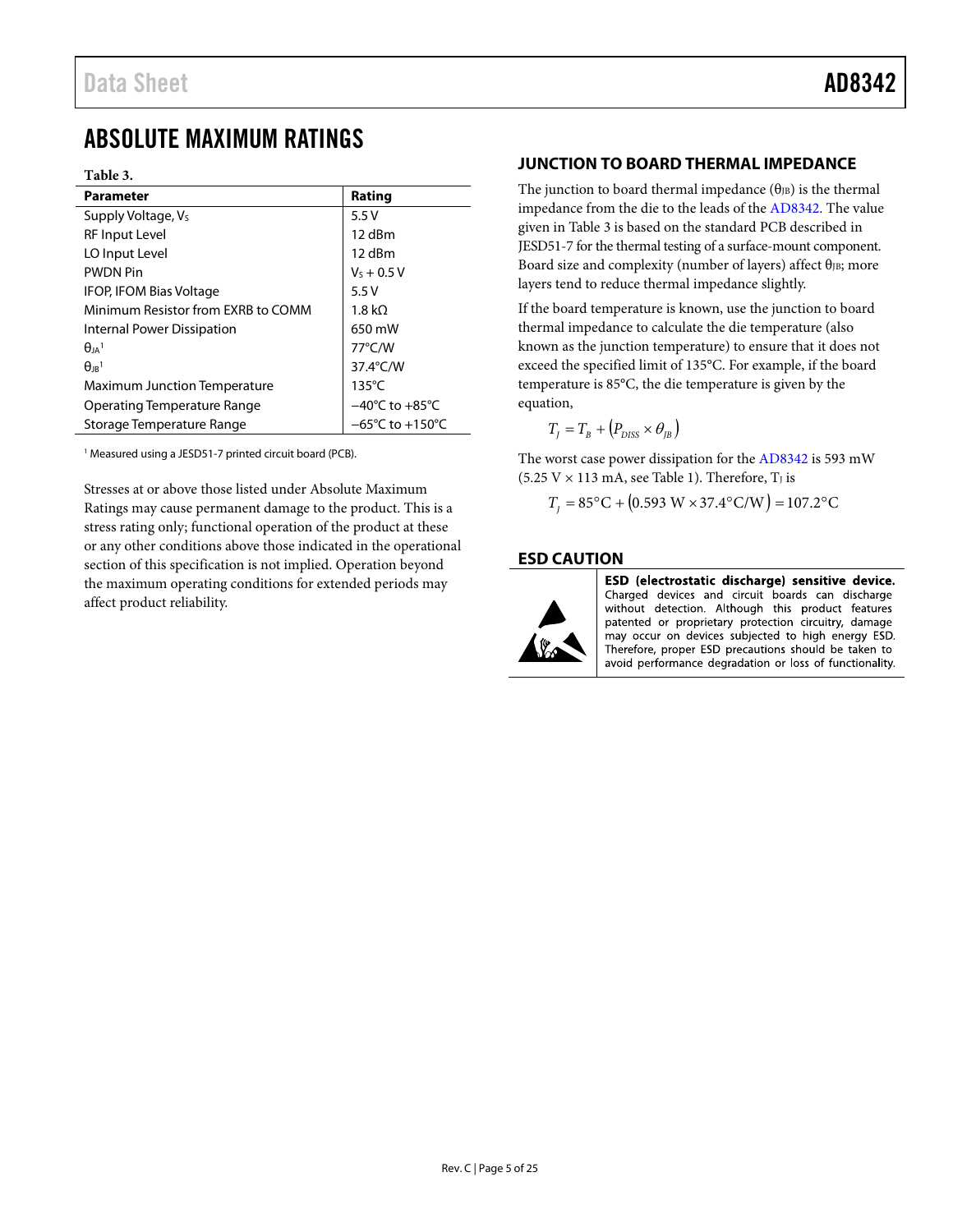## <span id="page-5-0"></span>PIN CONFIGURATION AND FUNCTION DESCRIPTIONS



Figure 2. Pin Configuration

### **Table 4. Pin Function Descriptions**

| Pin No.        | <b>Mnemonic</b> | <b>Description</b>                                                                                                                                                                                                                                           |
|----------------|-----------------|--------------------------------------------------------------------------------------------------------------------------------------------------------------------------------------------------------------------------------------------------------------|
|                | <b>VPLO</b>     | Positive Supply Voltage for the LO Buffer: 4.75 V to 5.25 V.                                                                                                                                                                                                 |
| 2              | <b>LOCM</b>     | AC Ground for Limiting LO Amplifier. This pin is internally biased to $V_s - 1.6$ V. AC couple this pin to ground.                                                                                                                                           |
| 3              | <b>LOIN</b>     | LO Input. Nominal input level: 0 dBm. Input level range: $-10$ dBm to $+4$ dBm (relative to 50 $\Omega$ ). Internally<br>biased to $V_s$ – 1.6 V. This pin must be ac-coupled.                                                                               |
| 4, 5, 8, 9, 13 | <b>COMM</b>     | Device Common (DC Ground).                                                                                                                                                                                                                                   |
| 6, 7           | IFOM, IFOP      | Differential IF Outputs (Open-Collectors). Each requires dc bias of 5.00 V (nominal).                                                                                                                                                                        |
| 10             | <b>EXRB</b>     | Mixer Bias Voltage. Connect a resistor from EXRB to ground. The typical value of 1.82 k $\Omega$ sets the mixer<br>current to nominal value. The minimum resistor value from EXRB to ground = $1.8$ k $\Omega$ . This pin is internally<br>biased to 1.17 V. |
| 11             | <b>PWDN</b>     | Connect to Ground for Normal Operation. Connect this pin to V <sub>s</sub> for disable mode.                                                                                                                                                                 |
| 12             | <b>VPDC</b>     | Positive Supply Voltage for the DC Bias Cell: 4.75 V to 5.25 V.                                                                                                                                                                                              |
| 14             | <b>RFCM</b>     | AC Ground for RF Input. Internally biased to 2.4 V. AC couple this pin to ground.                                                                                                                                                                            |
| 15             | <b>RFIN</b>     | RF Input. This pin is internally biased to 2.4 V. This pin must be ac-coupled.                                                                                                                                                                               |
| 16             | <b>VPMX</b>     | Positive Supply Voltage for the Mixer: 4.75 V to 5.25 V.                                                                                                                                                                                                     |
|                | <b>FP</b>       | Exposed Pad. Connect the exposed pad through a low electrical and thermal resistance path to a ground<br>plane similar to that shown in the Evaluation Board section. See Figure 62 and Figure 63.                                                           |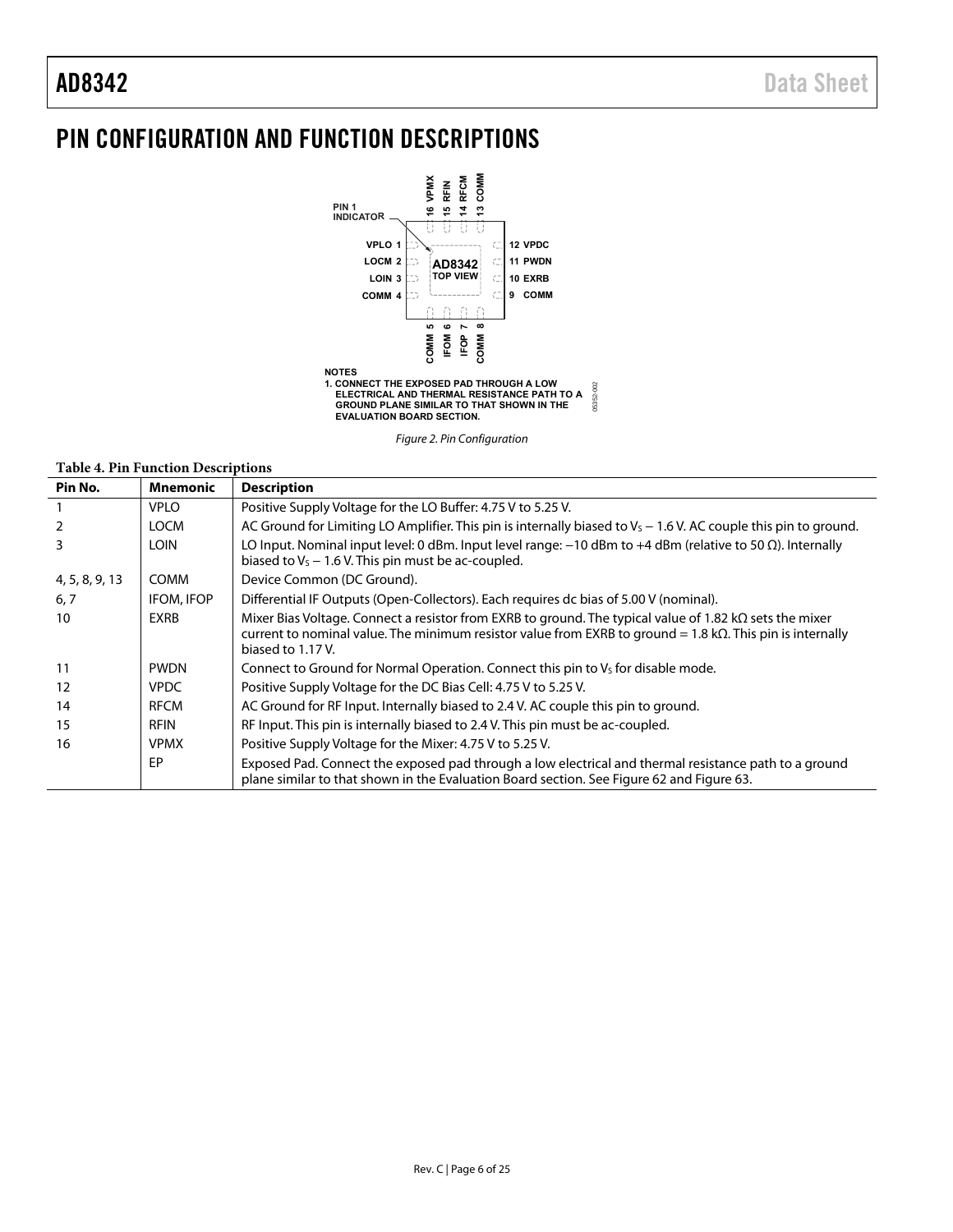05352-005

ă

05352-026

## <span id="page-6-0"></span>TYPICAL PERFORMANCE CHARACTERISTICS

 $V_S$  = 5 V, T<sub>A</sub> = 25°C, RF power = -10 dBm, LO power = 0 dBm, Z<sub>O</sub> = 50 Ω, R<sub>BIAS</sub> = 1.82 kΩ, RF termination 100 Ω, IF load = 100 Ω differential, unless otherwise noted.

<span id="page-6-1"></span>

Figure 5. Gain vs. Temperature,  $f_{RF}$  = 238 MHz,  $f_{LO}$  = 286 MHz Figure 8. Conversion Gain Distribution,  $f_{RF} = 238$  MHz,  $f_{LO} = 286$  MHz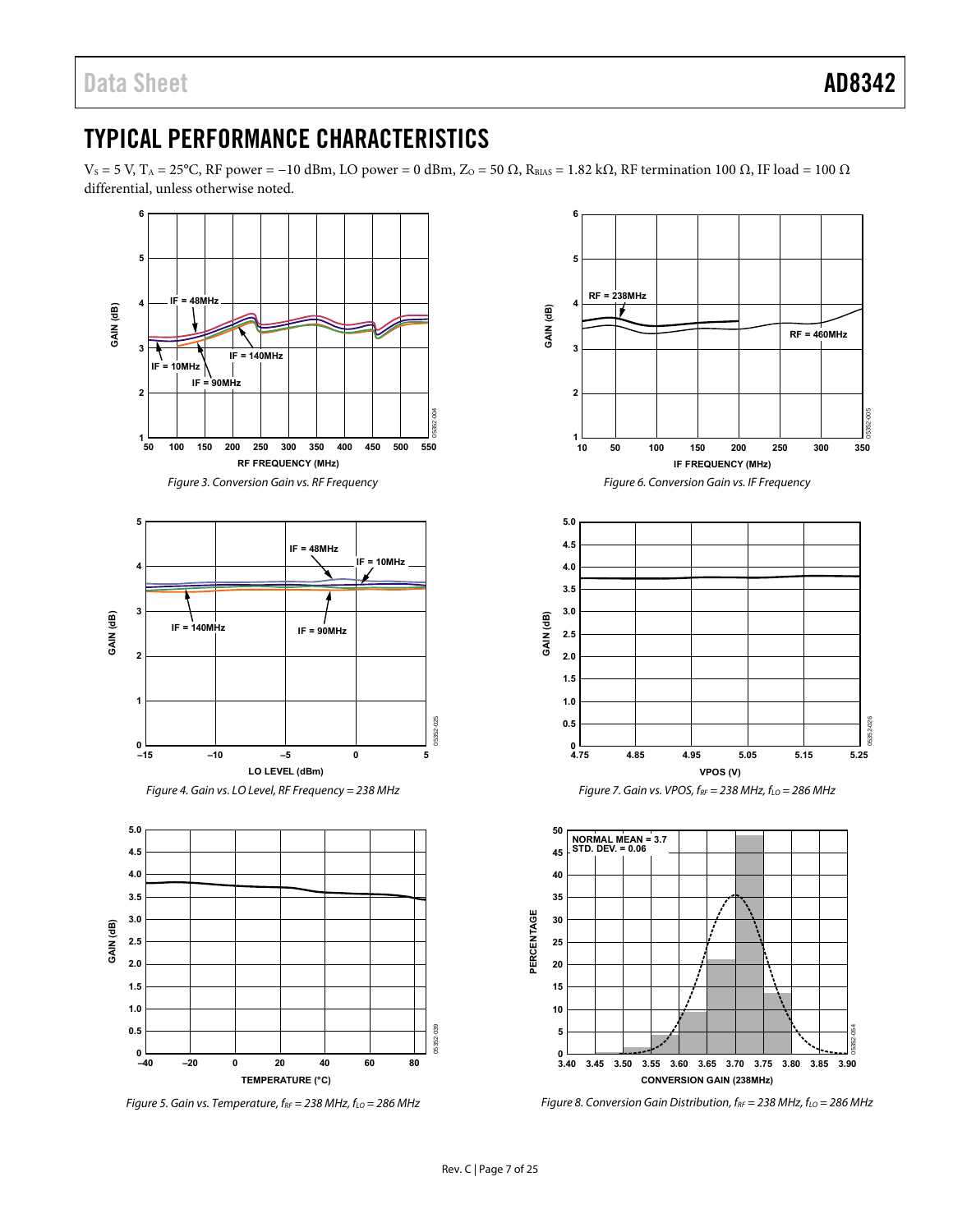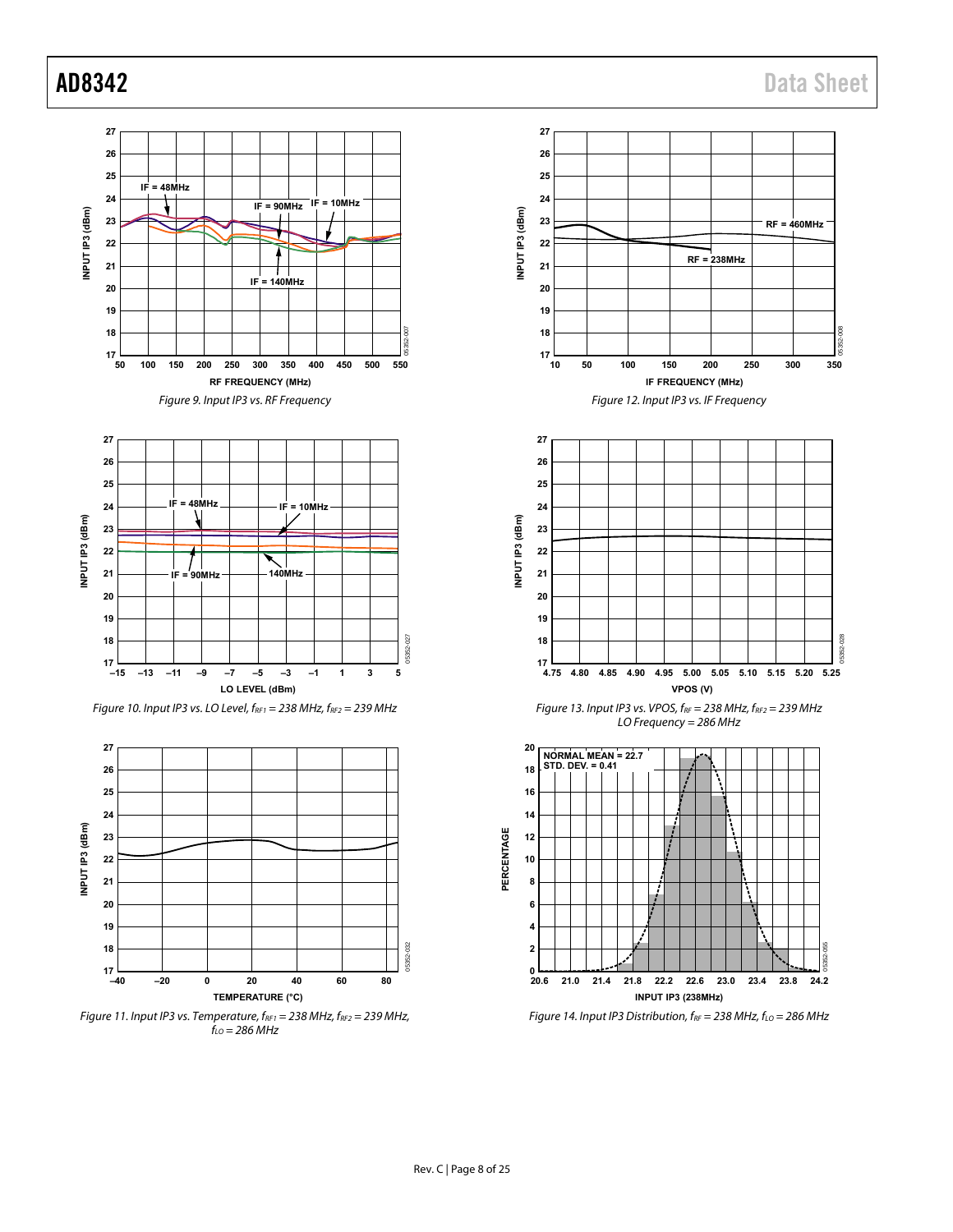## Data Sheet **AD8342**

05352-031



Figure 17. Input P1dB vs. Temperature,  $f_{RF} = 238$  MHz,  $f_{LO} = 286$  MHz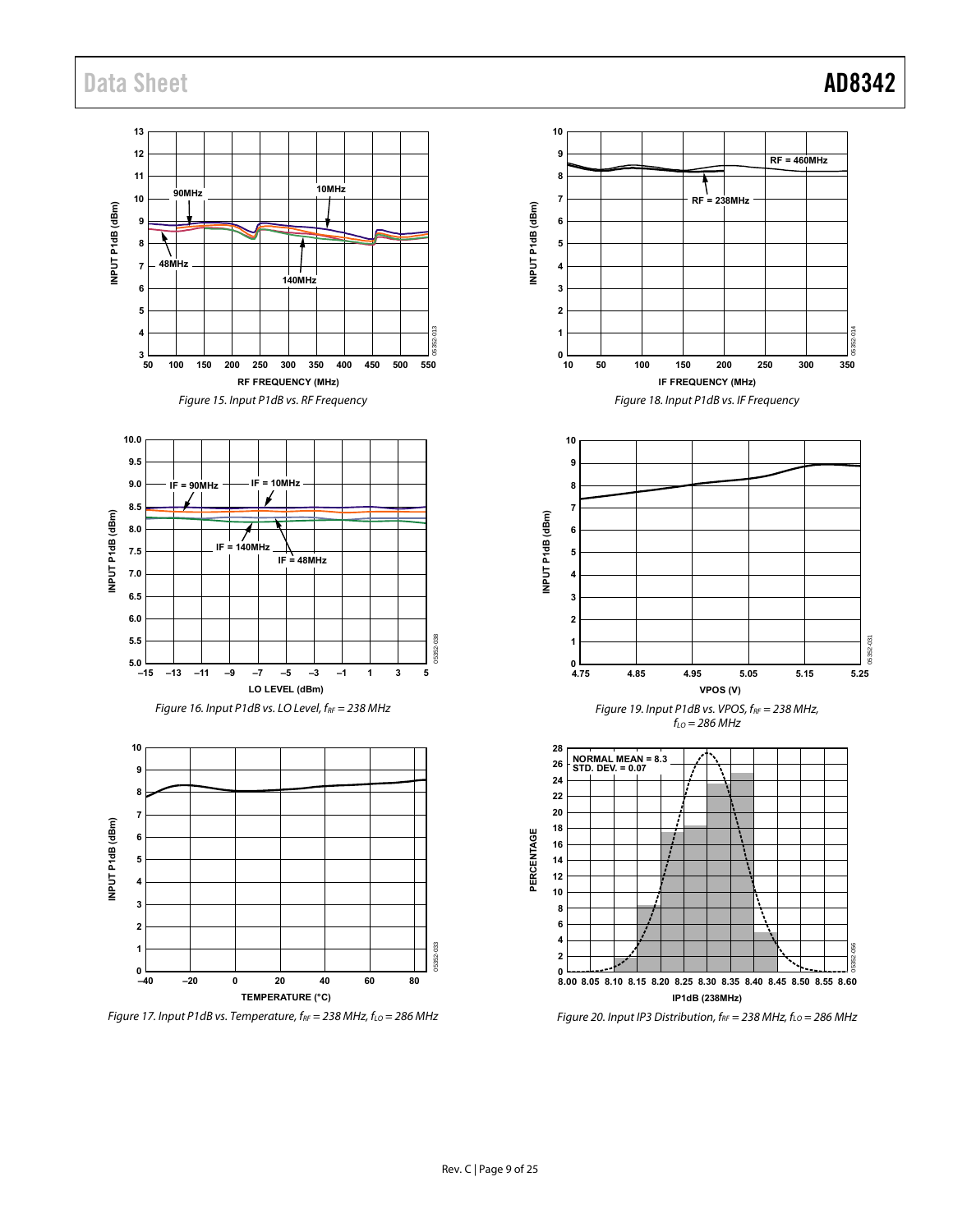

*Figure 21. Input IP2 vs. RF Frequency (Second RF = RF − 50 MHz)*











*Figure 24. Input IP2 vs. IF Frequency (Second RF = RF − 50 MHz)*



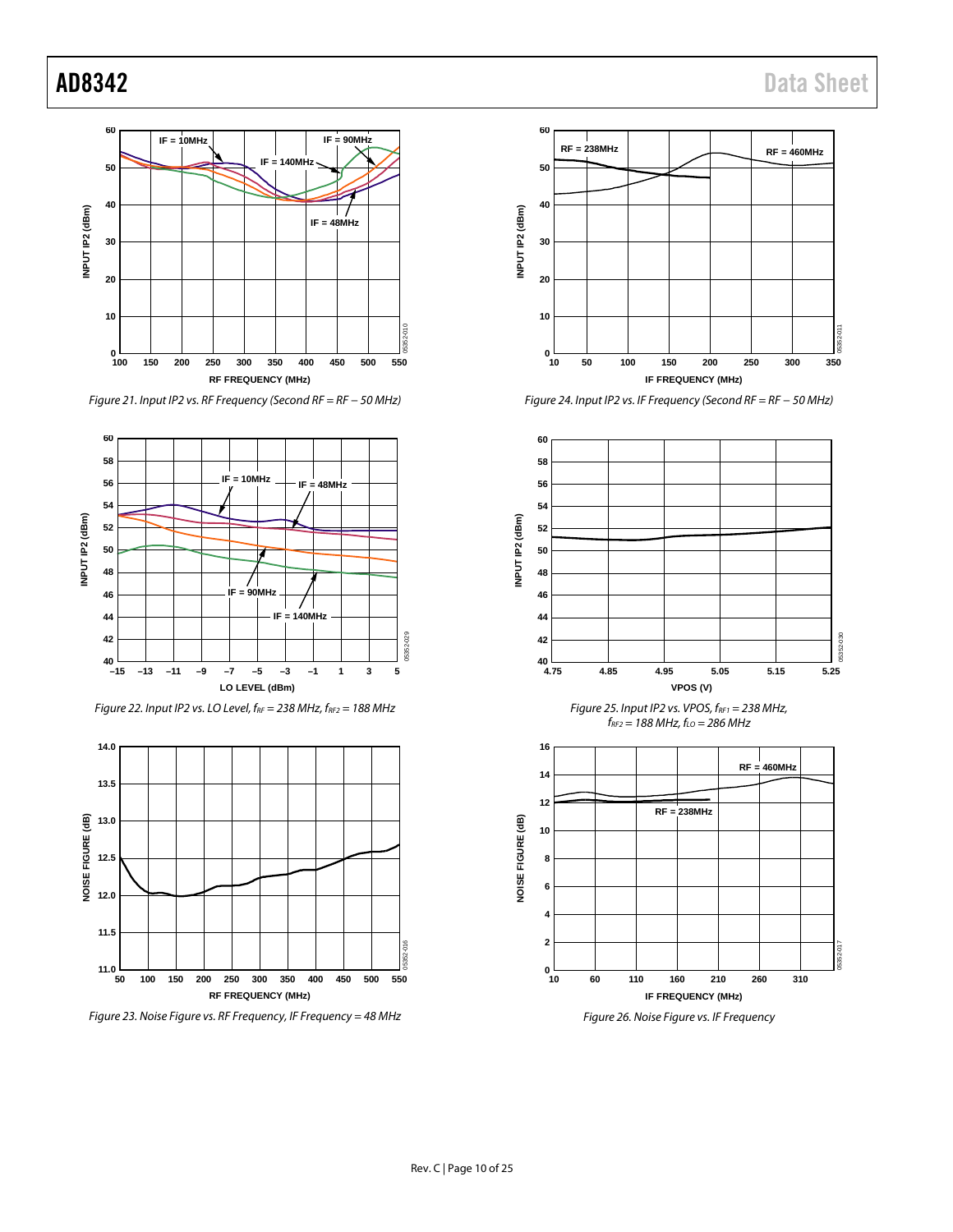## Data Sheet **AD8342**











Figure 29. Input IP2 vs. R<sub>BIAS</sub>, f<sub>RF</sub> = 238 MHz (Second RF = RF - 50 MHz),  $f_{LO} = 286$  MHz



Figure 30. Noise Figure Distribution,  $f_{RF} = 238$  MHz,  $f_{LO} = 286$  MHz



Figure 31. Noise Figure, Input IP3, and Supply Current vs. RBIAS,  $f_{RF1} = 238$  MHz,  $f_{RF2} = 239$  MHz,  $f_{LO} = 286$  MHz



Figure 32. Input P1dB vs.  $R_{BIAS}$ ,  $f_{RF} = 238$  MHz,  $f_{LO} = 286$  MHz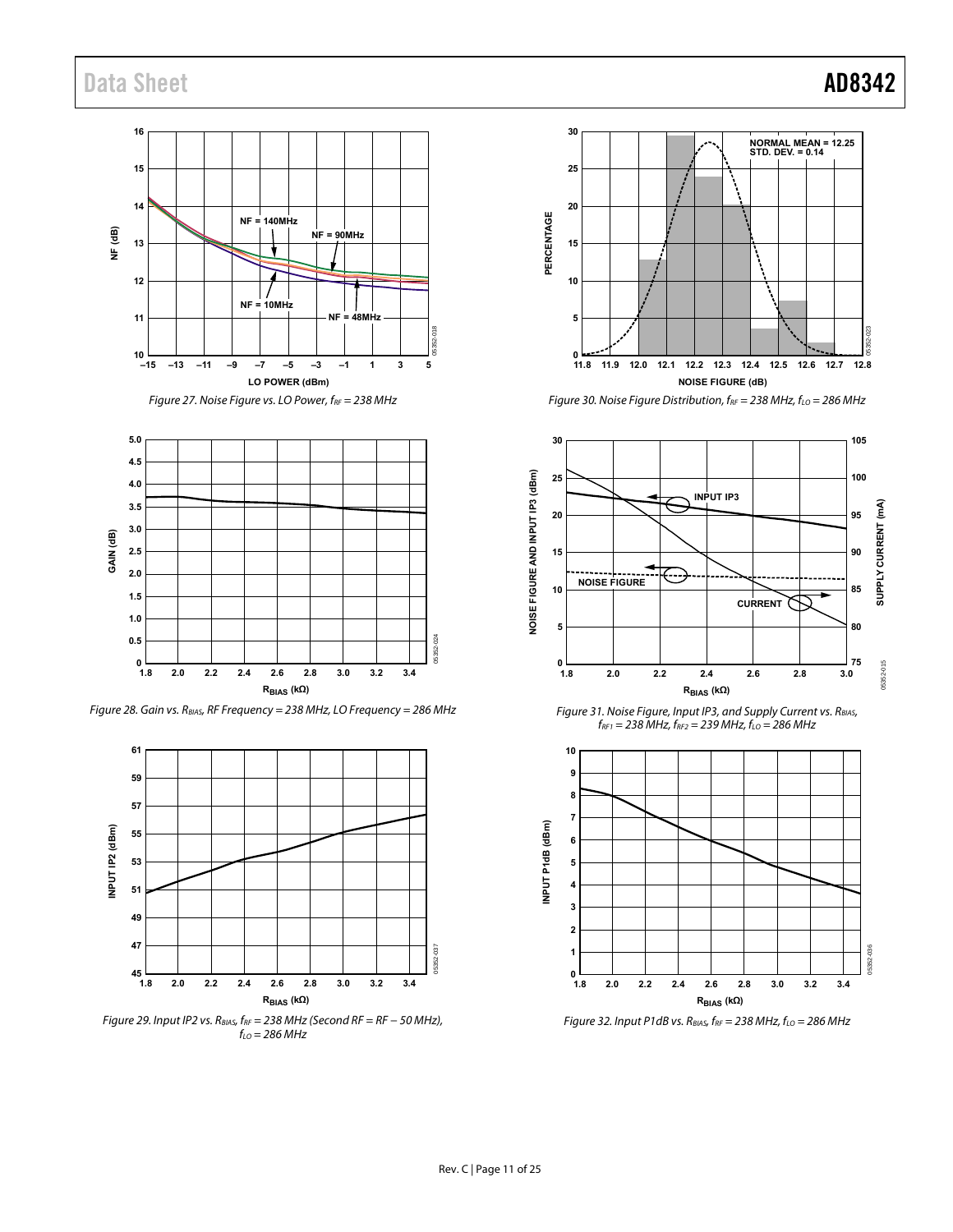

*Figure 33. LO to RF Leakage vs. LO Frequency, LO Power = 0 dBm*







*Figure 35. LO to IF Feedthrough vs. LO Frequency, LO Power = 0 dBm*







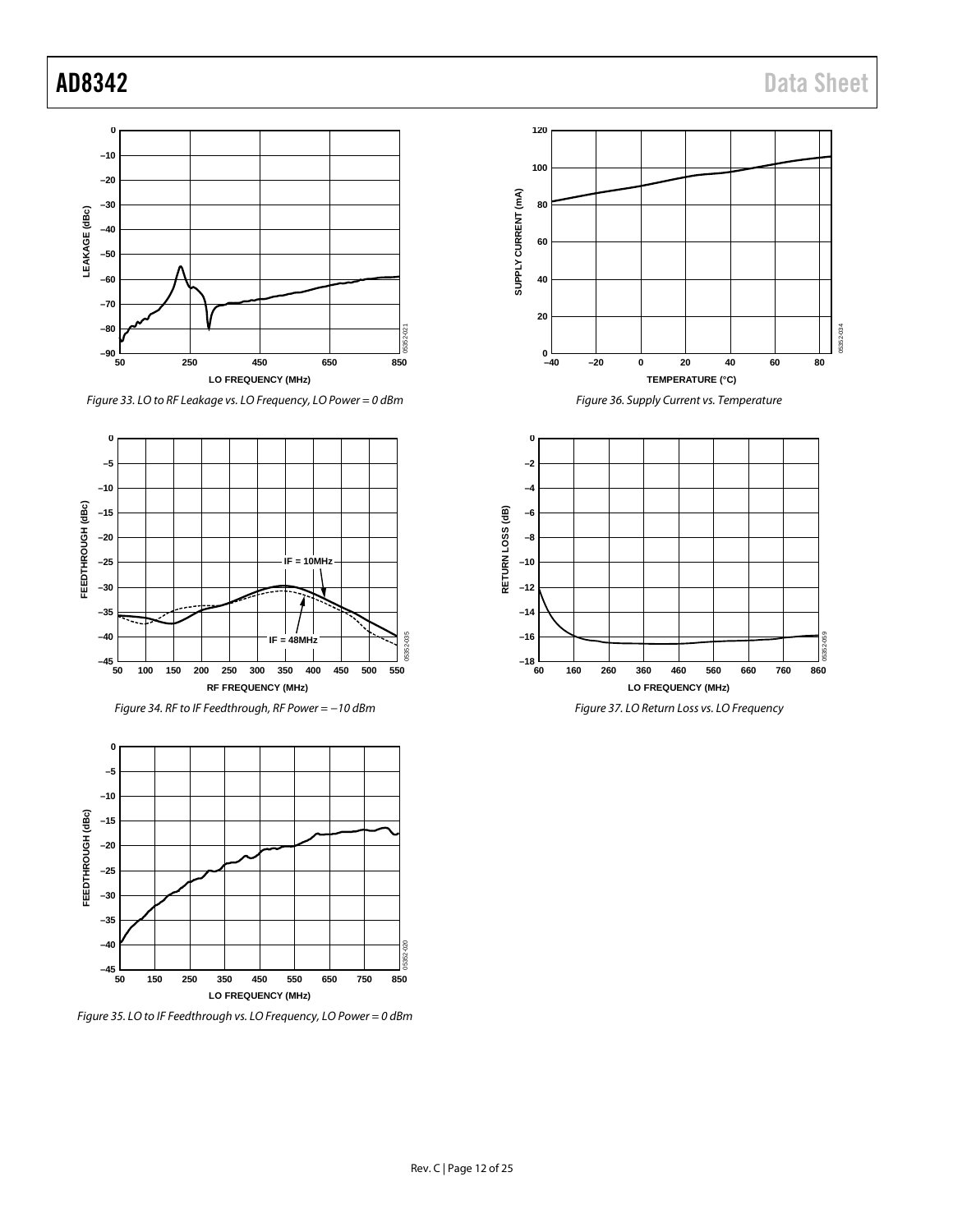## <span id="page-12-0"></span>**SPURIOUS PERFORMANCE**

Nf<sub>RF</sub> – Mf<sub>LO</sub> spur measurements were taken using the standard test board. V<sub>S</sub> = 5 V, T<sub>A</sub> = 25°C, RF and LO power = 0 dBm, f<sub>RF</sub> = 238 MHz, f<sub>LO</sub> = 286 MHz, Z<sub>O</sub> = 50 Ω, R<sub>BIAS</sub> = 1.82 kΩ, RF termination 100 Ω, IF load = 100 Ω differential.

Typical noise floor of measurement system = −100 dBm.

### **Table 5.**

|   |                         | М       |         |                |         |         |         |         |         |         |         |         |         |         |         |         |
|---|-------------------------|---------|---------|----------------|---------|---------|---------|---------|---------|---------|---------|---------|---------|---------|---------|---------|
|   |                         | 0       | 1       | $\overline{2}$ | 3       | 4       | 5       | 6       | 7       | 8       | 9       | 10      | 11      | 12      | 13      | 14      |
|   | 0                       | $<-100$ | $-25$   | $-54$          | $-28$   | $-45$   | $-35$   | $-39$   | $-36$   | $-42$   | $-57$   | $-44$   | $-42$   | $-41$   | $-46$   | $-59$   |
|   |                         | $-32$   | 3.5     | $-42$          | $-6$    | $-48$   | $-16$   | -50     | $-28$   | $-57$   | $-37$   | $-68$   | $-45$   | $-54$   | $-37$   | $-61$   |
|   | $\overline{\mathbf{2}}$ | $-52$   | $-47$   | $-51$          | $-49$   | $-54$   | $-56$   | -56     | $-62$   | $-62$   | -66     | $-71$   | $-80$   | $-80$   | $-67$   | $-79$   |
|   | 3                       | $-81$   | $-57$   | $-79$          | $-61$   | $-82$   | $-61$   | $-74$   | $-69$   | $-94$   | $-85$   | $-89$   | $-86$   | $-86$   | $-90$   | $-81$   |
|   | 4                       | $-78$   | $-70$   | $-80$          | $-79$   | $-80$   | $-85$   | $-87$   | $-92$   | $-93$   | -96     | $-95$   | $<-100$ | $-97$   | $<-100$ | $-95$   |
| N | 5                       | -98     | $-79$   | $-95$          | $-87$   | $-96$   | $-94$   | -95     | $-88$   | -98     | -94     | $<-100$ | $<-100$ | $<-100$ | $<-100$ | $<-100$ |
|   | 6                       | $<-100$ | $<-100$ | $<-100$        | $-99$   | $<-100$ | $-96$   | $<-100$ | $<-100$ | $<-100$ | $<-100$ | $<-100$ | $<-100$ | $<-100$ | $<-100$ | $<-100$ |
|   | 7                       | $<-100$ | $<-100$ | $<-100$        | $<-100$ | $-96$   | $<-100$ | $-98$   | $<-100$ | $<-100$ | $<-100$ | $<-100$ | $<-100$ | $<-100$ | $<-100$ | $<-100$ |
|   | 8                       | $<-100$ | $<-100$ | $<-100$        | $<-100$ | $<-100$ | $<-100$ | $<-100$ | $<-100$ | $-97$   | $<-100$ | $<-100$ | $<-100$ | $<-100$ | $<-100$ | $<-100$ |
|   | 9                       | $<-100$ | $<-100$ | $<-100$        | $<-100$ | $<-100$ | $<-100$ | $<-100$ | $<-100$ | $<-100$ | $<-100$ | $<-100$ | $-99$   | $<-100$ | $<-100$ | $<-100$ |
|   | 10                      | $<-100$ | $<-100$ | $<-100$        | $<-100$ | $<-100$ | $<-100$ | $<-100$ | $<-100$ | $<-100$ | $<-100$ | $-99$   | $<-100$ | $<-100$ | $<-100$ | $<-100$ |
|   | 11                      | $<-100$ | $<-100$ | $<-100$        | $<-100$ | $<-100$ | $<-100$ | $<-100$ | $-96$   | $<-100$ | $-97$   | $<-100$ | -96     | $<-100$ | $<-100$ | $<-100$ |
|   | 12                      | $<-100$ | $<-100$ | $<-100$        | $<-100$ | $<-100$ | $<-100$ | $<-100$ | $<-100$ | $-99$   | $<-100$ | $-98$   | $<-100$ | $<-100$ | $<-100$ | $<-100$ |
|   | 13                      | $<-100$ | $<-100$ | $<-100$        | $<-100$ | $<-100$ | $<-100$ | $<-100$ | $<-100$ | $<-100$ | $-97$   | $<-100$ | $-97$   | $-99$   | $<-100$ | $<-100$ |
|   | 14                      | $<-100$ | $<-100$ | $<-100$        | $<-100$ | $<-100$ | $<-100$ | $<-100$ | $<-100$ | $<-100$ | $<-100$ | $-98$   | $-98$   | $<-100$ | $<-100$ | $<-100$ |
|   | 15                      | $<-100$ | $<-100$ | $<-100$        | $<-100$ | $<-100$ | $<-100$ | $<-100$ | $<-100$ | $<-100$ | $<-100$ | $<-100$ | $<-100$ | $<-100$ | $<-100$ | $<-100$ |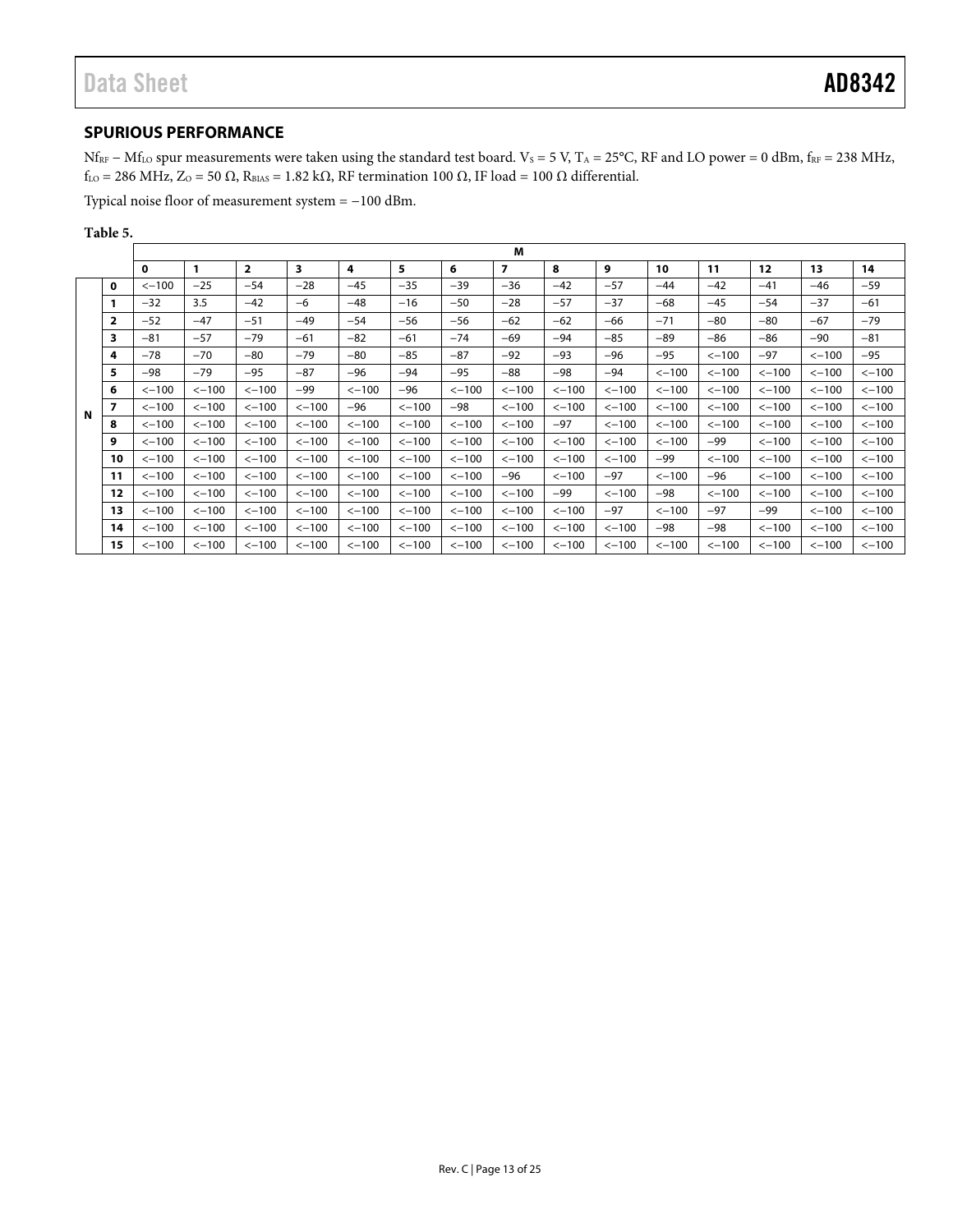## <span id="page-13-0"></span>TEST CIRCUIT



Figure 38. Characterization Circuit Used to Measure Typical Performance Characteristics Data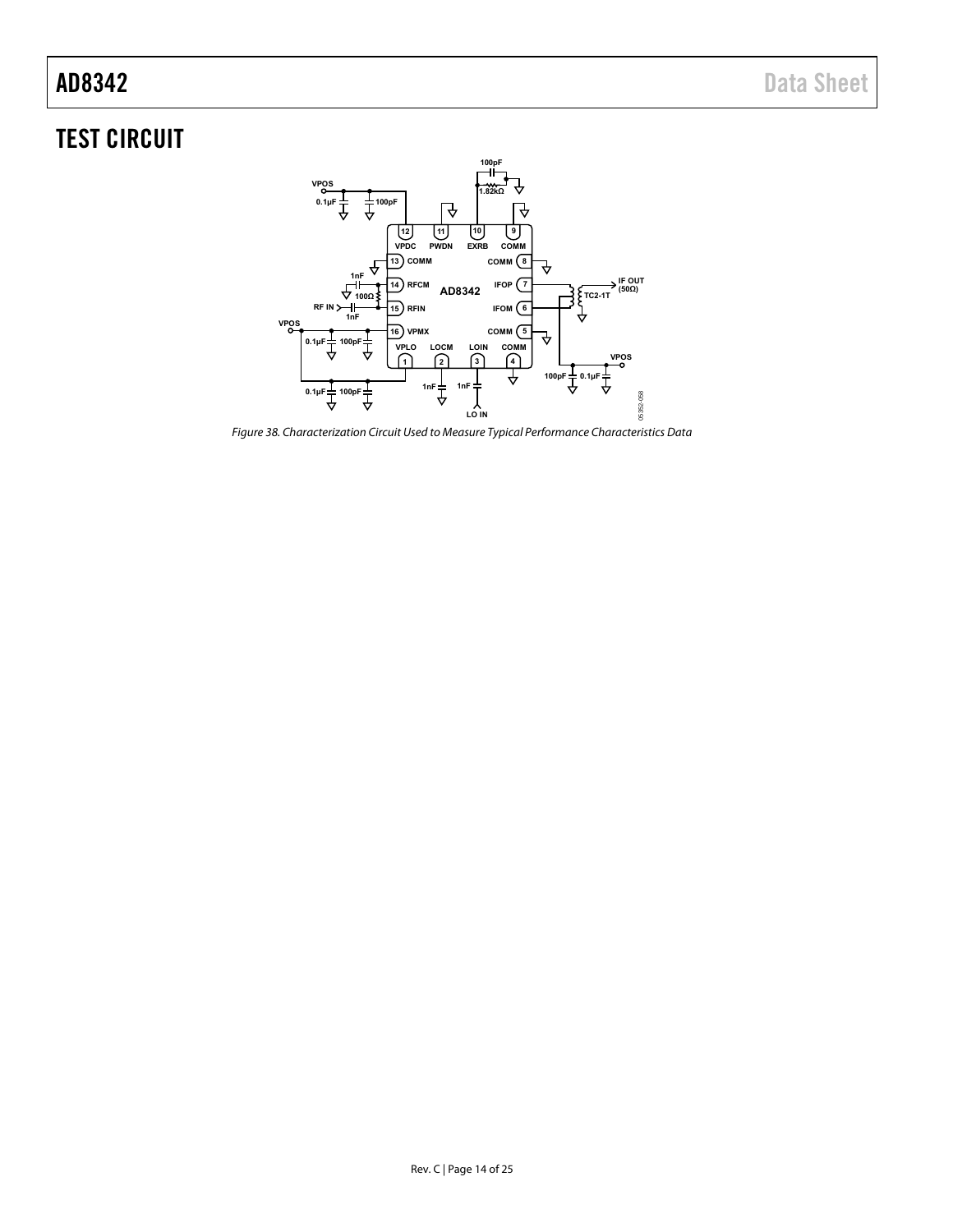## <span id="page-14-0"></span>THEORY OF OPERATION

The [AD8342 i](http://www.analog.com/AD8342?doc=AD8342.pdf)s an active mixer, optimized for operation within the RF input frequency range of near dc to 3.8 GHz. It has a differential, high impedance RF input that can be terminated or matched externally. The RF input can be driven either single-ended or differentially. The LO input is a single-ended 50  $\Omega$  input. The IF outputs are differential open-collectors. The mixer current can be adjusted by the value of an external resistor to optimize performance for gain, compression, and intermodulation, or for low power operation[. Figure 39 s](#page-14-1)hows the basic blocks of the mixer, including the LO buffer, RF voltage-to-current converter, bias cell, and mixing core.

The RF voltage to RF current conversion is done via a resistively degenerated differential pair. To drive this port single-ended, the RFCM pin must be ac grounded and the RFIN pin ac-coupled to the signal source. The RF inputs can also be driven differentially. The voltage to current converter then drives the emitters of a four-transistor switching core. This switching core is driven by an amplified version of the local oscillator signal connected to the LO input. There are three limiting gain stages between the external LO signal and the switching core. The first stage converts the single-ended LO drive to a well-balanced differential drive. The differential drive then passes through two more gain stages, which ensures that a limited signal drives the switching core. This affords the user a lower LO drive requirement, while maintaining excellent distortion and compression performance. The output signal of these three LO gain stages drives the four transistors within the mixer core to commutate at the rate of the local oscillator frequency. The output of the mixer core is taken directly from its open-collectors. The open-collector outputs present a high impedance at the IF frequency. The conversion gain of the mixer depends directly on the impedance presented to these open-collectors. In characterization, a 100  $\Omega$  load was presented to the device via a 2:1 impedance transformer.

The device also features a power-down function. Application of a logic low at the PWDN pin allows normal operation. A high logic level at the PWDN pin shuts down the [AD8342.](http://www.analog.com/AD8342?doc=AD8342.pdf) Power consumption when the device is disabled is less than 10 mW.

The bias for the mixer is set with an external resistor (RBIAS) from the EXRB pin to ground. The value of this resistor directly affects the dynamic range of the mixer. The external resistor must not be lower than 1.82 kΩ. Permanent damage to the

device can result if values below 1.8 kΩ are used. This resistor sets the dc current through the mixer core. The performance effects of changing this resistor can be seen in the [Typical](#page-6-0)  [Performance Characteristics s](#page-6-0)ection.



<span id="page-14-1"></span>Figure 39. Simplified Schematic Showing the Key Elements of th[e AD8342](http://www.analog.com/AD8342?doc=AD8342.pdf)

As shown in [Figure 40,](#page-14-2) the IF output pins, IFOP and IFOM, are directly connected to the open-collectors of the NPN transistors in the mixer core so the differential and single-ended impedances looking into this port are relatively high, on the order of several kΩ. A connection between the supply voltage and these output pins is required for proper mixer core operation.



<span id="page-14-2"></span>The [AD8342 h](http://www.analog.com/AD8342?doc=AD8342.pdf)as three pins for the supply voltage: VPDC, VPMX, and VPLO. These pins are separated to minimize or eliminate possible parasitic coupling paths within th[e AD8342](http://www.analog.com/AD8342?doc=AD8342.pdf) that can cause spurious signals or reduced interport isolation. Consequently, each of these pins must be well bypassed and decoupled as close to the [AD8342](http://www.analog.com/AD8342?doc=AD8342.pdf) as possible.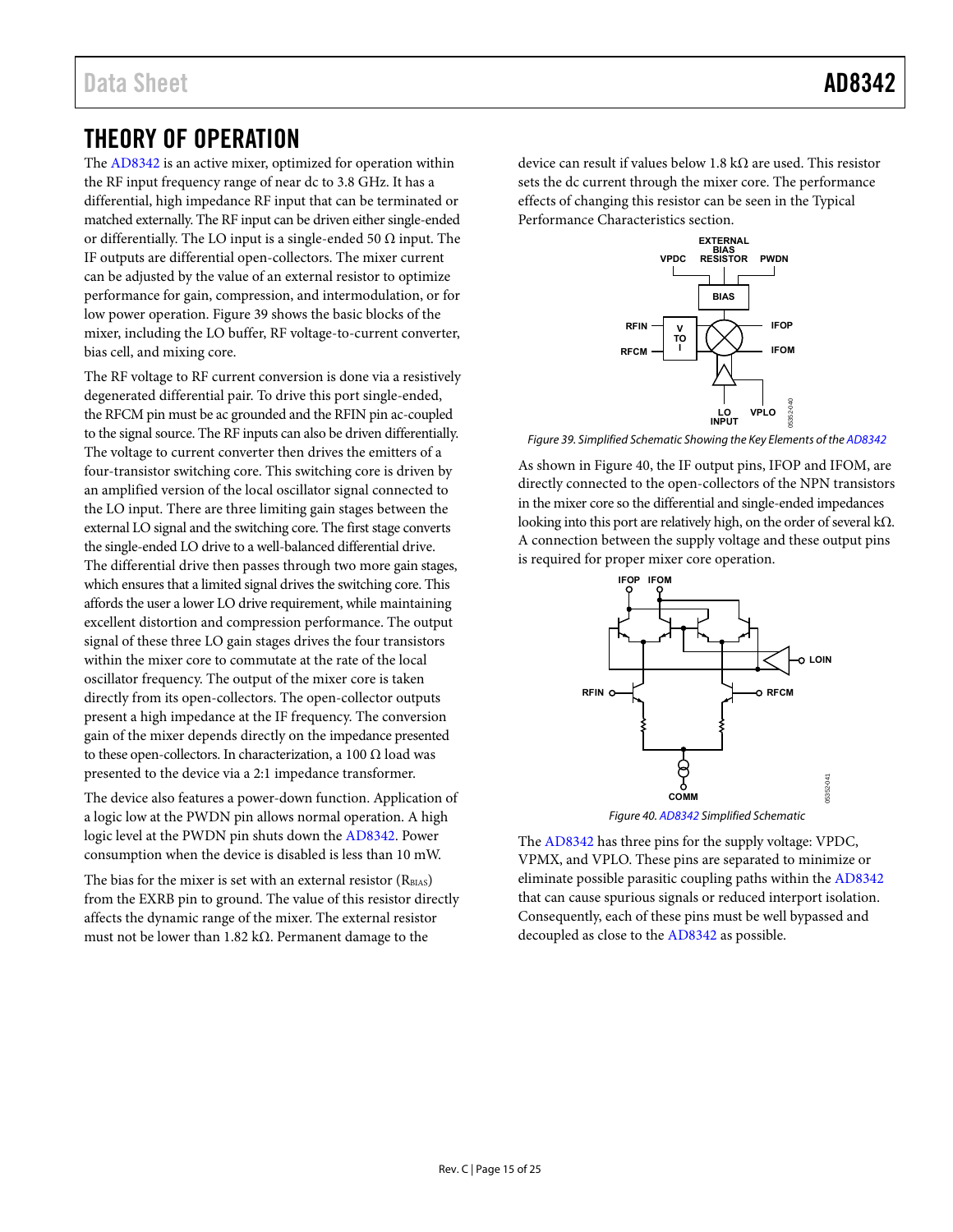## <span id="page-15-0"></span>AC INTERFACES

The [AD8342 i](http://www.analog.com/AD8342?doc=AD8342.pdf)s designed to downconvert radio frequencies (RF) to lower intermediate frequencies (IF) using a high- or low-side local oscillator (LO). The LO is injected into the mixer core at a frequency higher or lower than the desired input RF. The frequency difference between the LO and the RF,  $f_{LO} - f_{RF}$  (high side) or  $f_{RF} - f_{LO}$  (low side), is the intermediate frequency,  $f_{IF}$ . In addition to the desired RF signal, an RF image is downconverted to the desired IF frequency. The image frequency is at  $f_{LO} + f_{IF}$ when driven with a high-side LO. When using a broadband load, the conversion gain of the [AD8342 i](http://www.analog.com/AD8342?doc=AD8342.pdf)s nearly constant over the specified RF input band (see [Figure 3\)](#page-6-1).

The [AD8342 i](http://www.analog.com/AD8342?doc=AD8342.pdf)s designed to operate over a broad frequency range. It is essential to ac couple RF and LO ports to prevent dc offsets from skewing the mixer core in an asymmetrical manner, potentially degrading noise figure and linearity.

The RF input of th[e AD8342](http://www.analog.com/AD8342?doc=AD8342.pdf) is high impedance, 1 k $\Omega$  across the frequency range shown i[n Figure 41.](#page-15-1) The input capacitance decreases with frequency due to package parasitics.



<span id="page-15-1"></span>The matching or termination used at the RF input of th[e AD8342](http://www.analog.com/AD8342?doc=AD8342.pdf) has a direct effect on its dynamic range. The characterization circuit, as well as the evaluation board, uses a 100  $\Omega$  resistor to terminate the RF port. This termination resistor in shunt with the input stage results in a return loss of better than −10 dBm (relative to 50 Ω)[. Table 6 s](#page-15-2)hows gain, IP3, P1dB, and noise figure (NF) for four different input networks. This data was measured at an RF frequency of 250 MHz and at an LO frequency of 300 MHz.

<span id="page-15-2"></span>

| Table 6. Dynamic Performance for Various Input Networks |  |  |  |
|---------------------------------------------------------|--|--|--|
|---------------------------------------------------------|--|--|--|

| Input<br><b>Network</b> | 50 $\Omega$<br><b>Shunt</b> | 100 $\Omega$<br><b>Shunt</b> | 500 $\Omega$<br><b>Shunt</b> | <b>Matched</b> (see<br>Figure 42) |
|-------------------------|-----------------------------|------------------------------|------------------------------|-----------------------------------|
| Gain (dB)               | 0.66                        | 3.5                          | 5.3                          | 9.3                               |
| $IIP3$ (dBm)            | 25.4                        | 22.9                         | 20.6                         | 18.5                              |
| P1dB (dBm)              | 10.8                        | 8.4                          | 6.3                          | 2.3                               |
| $NF$ ( $dB$ )           | 14                          | 12.5                         | 10.2                         | 10.5                              |

The RF port can also be matched using an LC circuit, as shown in [Figure 42.](#page-15-3) 



<span id="page-15-3"></span>Impedance transformations of greater than 10:1 result in a higher Q circuit and thus a narrow RF input bandwidth. A 1 kΩ resistor is placed across the RF input of the device in parallel with the device internal input impedance, creating a 500  $\Omega$  load. This impedance is matched to as close as possible to 50  $\Omega$  for the source, with standard components using a shunt C, series L matching circuit (se[e Figure 43\)](#page-15-4).



<span id="page-15-4"></span>Figure 43. LC Matching Example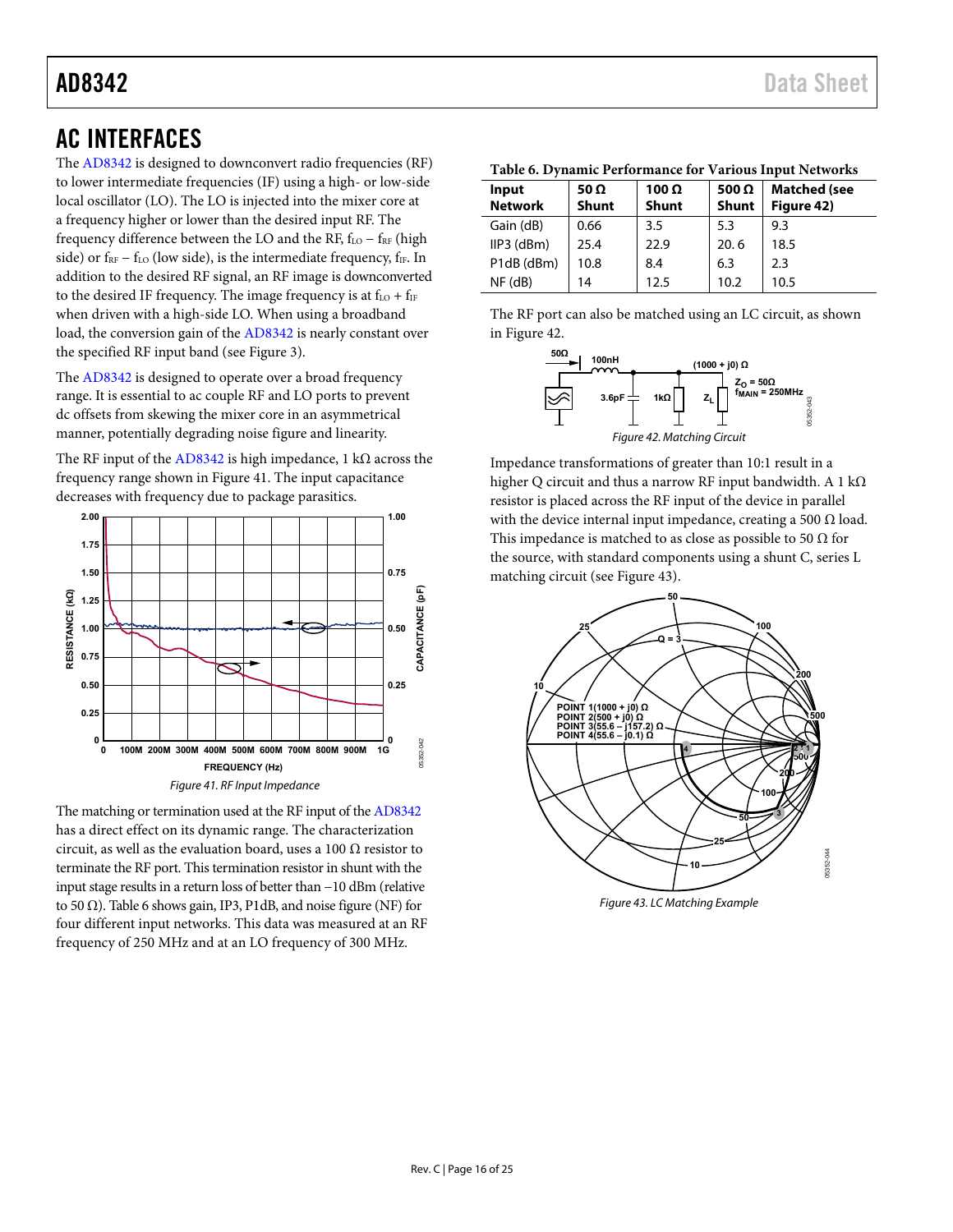### <span id="page-16-0"></span>**IF PORT**

The IF port comprises open-collector differential outputs. The NPN open-collectors can be modeled as current sources that are shunted with resistances of ~10 kΩ in parallel with capacitances of ~1 pF.

The specified performance numbers for the [AD8342](http://www.analog.com/AD8342?doc=AD8342.pdf) were measured with 100  $Ω$  differential terminations. However, different load impedances can be used where circumstances dictate. In general, lower load impedances result in lower conversion gain and lower output P1dB. Higher load impedances result in higher conversion gain for small signals, but lower IP3 values for both input and output.

If the IF signal is to be delivered to a remote load, more than a few millimeters away at high output frequencies, avoid unintended parasitic effects due to the intervening PCB traces. One approach is to use an impedance transforming network or transformer located close to th[e AD8342.](http://www.analog.com/AD8342?doc=AD8342.pdf) If very wideband output is desired, a nearby buffer amplifier may be a better choice, especially if IF response to dc is required. An example of such a circuit is presented in [Figure 45,](#page-16-1) in which th[e AD8351](http://www.analog.com/ad8351?doc=AD8342.pdf) differential amplifier is used to drive a pair of 75  $\Omega$  transmission lines. The gain of the buffer can be independently set by appropriate choice of the value for the gain resistor, RG.







<span id="page-16-1"></span>*Figure 45[. AD8351](http://www.analog.com/ad8351?doc=AD8342.pdf) Used as Transmission Line Driver and Impedance Buffer*

The high input impedance of th[e AD8351](http://www.analog.com/ad8351?doc=AD8342.pdf) allows a shunt differential termination to provide the desired 100  $\Omega$  load to the [AD8342](http://www.analog.com/AD8342?doc=AD8342.pdf) IF output port.

It is necessary to bias the open-collector outputs using one of the schemes presented in [Figure 47](#page-17-1) an[d Figure 48.](#page-17-2) [Figure 47](#page-17-1) illustrates the application of a center-tapped impedance transformer. The turn ratio of the transformer must be selected to provide the desired impedance transformation. In the case of a 50  $\Omega$ load impedance, use a 2-to-1 impedance ratio transformer to transform the 50 Ω load into a 100 Ω differential load at the IF output pins[. Figure 48](#page-17-2) illustrates a differential IF interface where pull-up choke inductors are used to bias the open-collector outputs. The shunting impedance of the choke inductors used to couple dc current into the mixer core must be large enough at the IF operating frequency so it does not load down the output current before reaching the intended load. Additionally, the dc current handling capability of the selected choke inductors must be at least 45 mA. The self-resonant frequency of the selected choke must be higher than the intended IF frequency. A variety of suitable choke inductors is commercially available from manufacturers such as Murata and Coilcraft®[. Figure 46](#page-16-2) shows the loading effects when using nonideal inductors. An impedance transforming network may be required to transform the final load impedance to 100 Ω at the IF outputs. There are several good reference books that explain general impedance matching procedures, including:

- Chris Bowick, *RF Circuit Design*, Newnes, Reprint Edition, 1997.
- David M. Pozar, *Microwave Engineering*, Wiley, Third Edition, 2004.
- Guillermo Gonzalez, *Microwave Transistor Amplifiers: Analysis and Design*, Prentice Hall, Second Edition, 1996.



<span id="page-16-2"></span>*Figure 46. IF Port Loading Effects Due to Finite Q Pull-Up Inductors (Murata BLM18HD601SN1D Chokes)*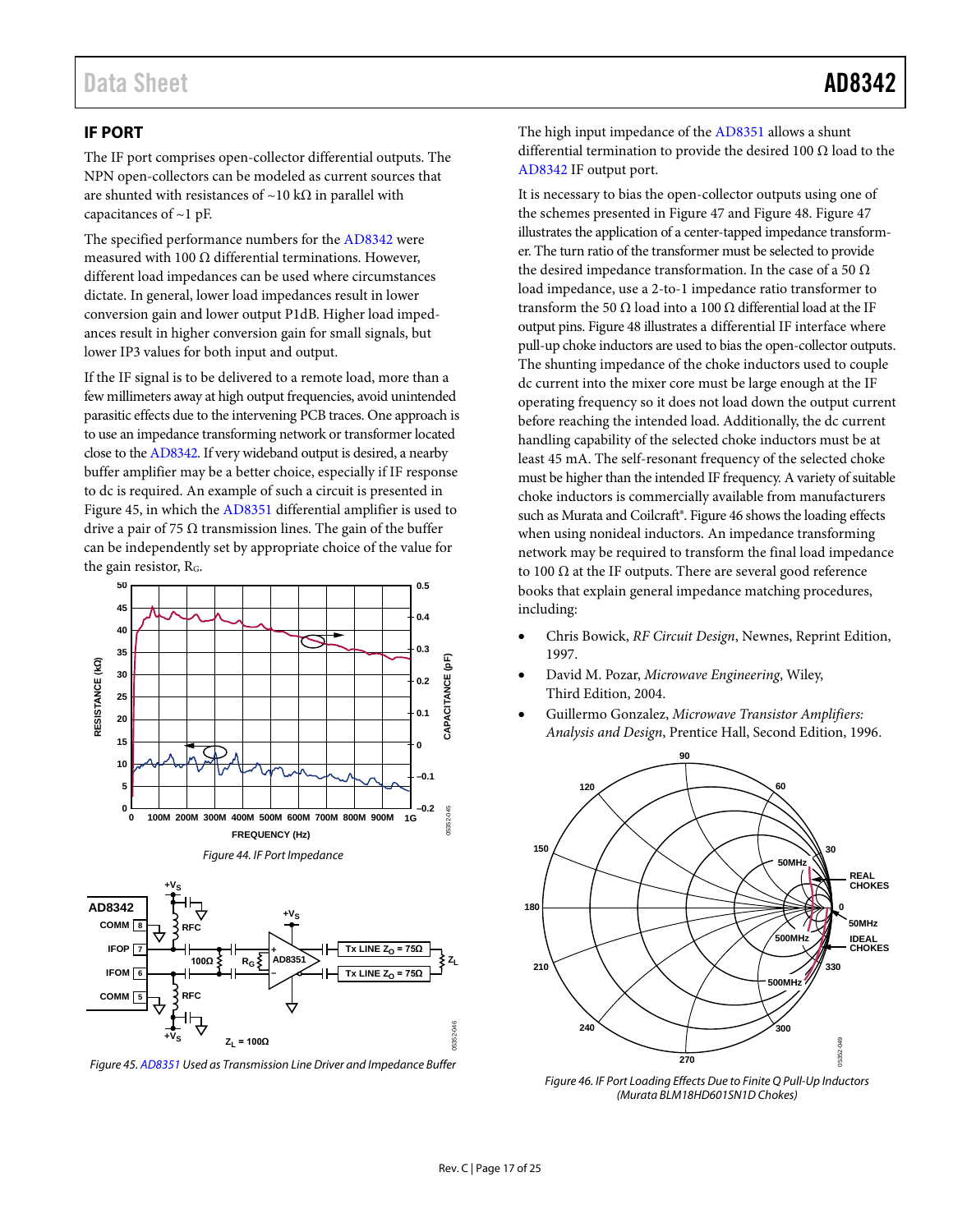

<span id="page-17-1"></span>



Figure 48. Biasing the IF Port Open-Collector Outputs Using Pull-Up Choke Inductors

<span id="page-17-2"></span>The [AD8342 i](http://www.analog.com/AD8342?doc=AD8342.pdf)s optimized for driving a 100  $\Omega$  load. Although the device is capable of driving a wide variety of loads, to maintain optimum distortion and noise performance, it is advised that the presented load at the IF outputs is close to 100 Ω. The linear differential voltage conversion gain of the mixer can be modeled as

 $Av = G_m \times R_{LOAD}$ 

where:

$$
G_m = \frac{1}{\pi} \times \frac{g_m}{1 + g_m R_e}
$$

*RLOAD* is the single-ended load impedance.

 $g_m$  is the transistor transconductance and is equal to  $1810/R<sub>BIAS</sub>$ .  $R_e = 15 \Omega$ .

The external R<sub>BIAS</sub> resistor controls the power dissipation and dynamic range of th[e AD8342.](http://www.analog.com/AD8342?doc=AD8342.pdf) Because th[e AD8342 h](http://www.analog.com/AD8342?doc=AD8342.pdf)as internal resistive degeneration, the conversion gain is primarily determined by the load impedance and the on-chip degeneration resistors. [Figure 49 s](#page-17-3)hows how gain varies with IF load. The external RBIAS resistor has only a small effect. The most direct way to affect conversion gain is by varying the load impedance. Small loads result in lower gains while larger loads increase the conversion gain. If the IF load impedance is too large, it causes a decrease in linearity (P1dB, IP3). To maintain positive conversion gain and preserve SFDR performance, the differential load presented at the IF port must remain in the range of about 100  $\Omega$  to 250  $\Omega$ .



### <span id="page-17-3"></span><span id="page-17-0"></span>**LO CONSIDERATIONS**

The LOIN port provides a 50  $\Omega$  load impedance with commonmode decoupling on LOCM. Again, common-grade ceramic capacitors provide sufficient signal coupling and bypassing of the LO interface.

The LO signal must have adequate phase noise characteristics and low second harmonic content to prevent degradation of the noise figure performance of th[e AD8342.](http://www.analog.com/AD8342?doc=AD8342.pdf) An LO plagued with poor phase noise can result in reciprocal mixing, a mechanism that causes spectral spreading of the downconverted signal, limiting the sensitivity of the mixer at frequencies adjacent to any large input signals. The internal LO buffer provides enough gain to hard-limit the input LO and provide fast switching of the mixer core. Odd harmonic content present on the LO drive signal does not impact mixer performance; however, even-order harmonics cause the mixer core to commutate in an unbalanced manner, potentially degrading noise performance. Simple lumped element low-pass filtering can be applied to help reject the harmonic content of a given local oscillator, as shown i[n Figure 50.](#page-17-4) The filter depicted is a common 3-pole Chebyshev, designed to maintain a 1-to-1 source-to-load impedance ratio with no more than 0.5 dB of ripple in the pass band. Other filter structures can be effective as long as the second harmonic of the LO is filtered to negligible levels, for example, ~30 dB below the fundamental.



<span id="page-17-4"></span>Figure 50. Using a Low-Pass Filter to Reduce LO Second Harmonic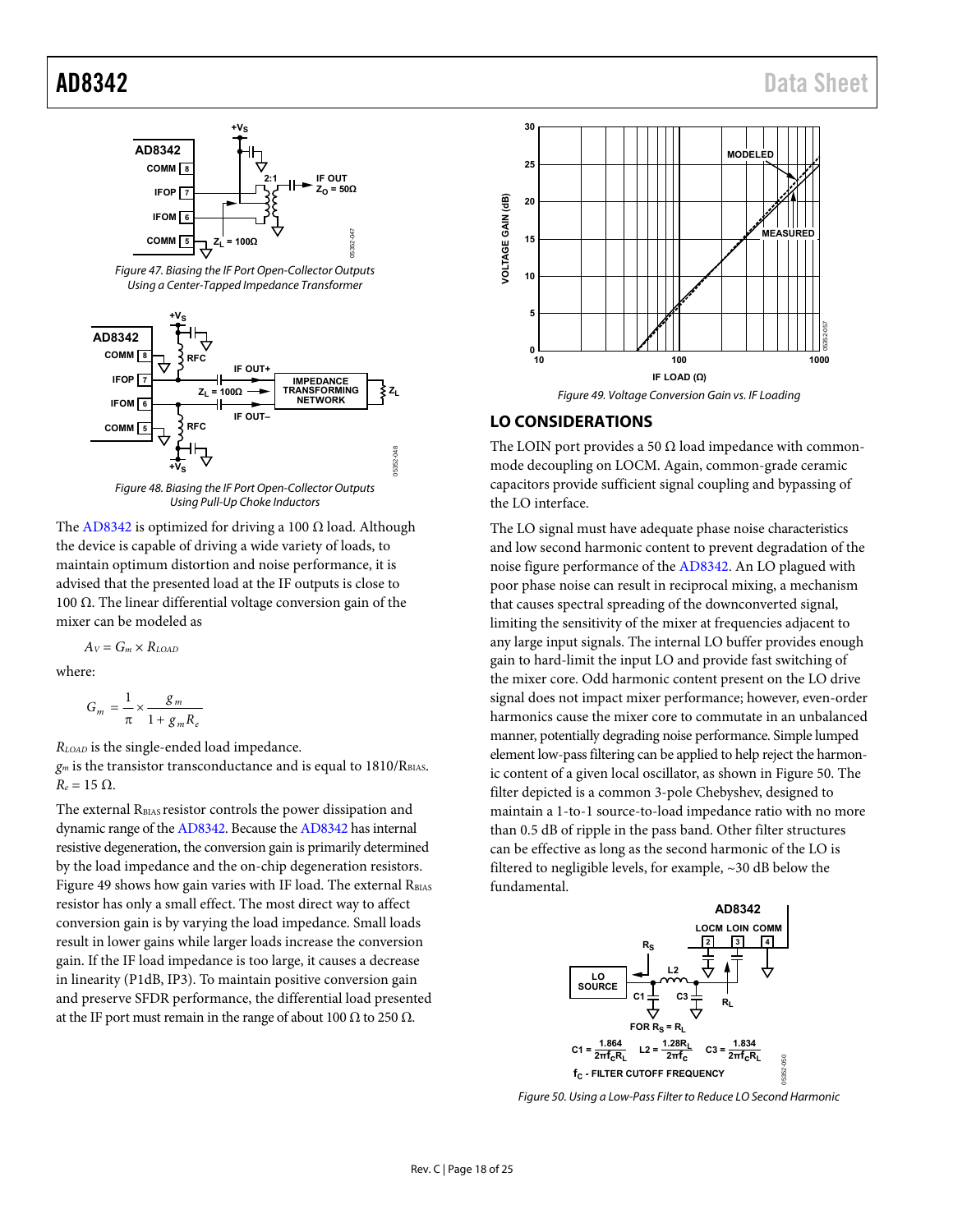<span id="page-18-0"></span>The [AD8342](http://www.analog.com/AD8342?doc=AD8342.pdf) is a broadband mixer capable of both up and down conversion. Unlike other mixers that rely on on-chip reactive circuitry to optimize performance over a specific band, the [AD8342](http://www.analog.com/AD8342?doc=AD8342.pdf) is a versatile general-purpose device that can be used from arbitrarily low frequencies to several GHz. In general, the following considerations help ensure optimum performance:

- Minimize the ac loading impedance of IF port bias network.
- Maximize the power transfer to the desired ac load.
- For the maximum conversion gain and the lowest noise performance, reactively match the input as described in the [IF Port](#page-16-0) section.
- For the maximum input compression point and input intercept points, resistively terminate the input as described in the [IF Port](#page-16-0) section.

As an example[, Figure 51](#page-18-1) shows th[e AD8342](http://www.analog.com/AD8342?doc=AD8342.pdf) as an upconverting mixer for a W-CDMA single-carrier transmitter design. For this application, it was desirable to achieve −65 dBc adjacent channel power ratio (ACPR) at a −13 dBm output power level. The ACPR is a measure of both distortion and noise carried into an adjacent frequency channel due to the finite intercept points and noise figure of an active device.



*Figure 51. W-CDMA Tx Upconversion Application Circuit*

<span id="page-18-1"></span>Because a W-CDMA channel encompasses a bandwidth of almost 5 MHz, it is necessary to keep the Q of the matching circuit low enough so that phase and magnitude variations are below an acceptable level over the 5 MHz band. It is possible to use purely reactive matching to transform a 50  $\Omega$  source to match the raw ~1 k $\Omega$  input impedance of the [AD8342.](http://www.analog.com/AD8342?doc=AD8342.pdf) However, the L and C component variations can present production concerns due to the sensitivity of the match. For this application, it is advantageous to reduce the ~1 k $\Omega$  input impedance using an external shunt termination resistor to allow a lower Q reactive

matching network. In [Figure 52,](#page-18-2) the input is terminated across the RFIN and RFCM pins using a 499  $\Omega$  termination. The termination must be as close to the device as possible to minimize standing wave concerns. The RFCM is bypassed to ground using a 1 nF capacitor. A dc blocking capacitor of 1 nF is used to isolate the dc input voltage present on the RFIN pin from the source. A step-up impedance transformation is realized using a series L shunt C reactive network. The actual values used must accommodate for the series L and stray C parasitics of the connecting transmission line segments. When using the customer evaluation board with the components specified i[n Figure 51,](#page-18-1) the return loss over a 5 MHz band centered at 170 MHz was better than 10 dB.

External pull-up choke inductors feed dc bias into the opencollector outputs. It is desirable to select pull-up choke inductors that present high loading reactance at the output frequency. Coilcraft 0302CS series inductors were selected due to their very high self resonant frequency and Q. A 1:1 balun was ac-coupled to the output to convert the differential output to a single-ended signal and present the output with a 50  $\Omega$  ac loading impedance.

The performance of the circuit is shown i[n Figure 52.](#page-18-2) The average ACPR of the adjacent and alternate channels is presented vs. output power. The circuit provides a 65 dBc ACPR at −13 dBm output power. The optimum ACPR power level can be shifted to the right or left by adjusting the output loading and the loss of the input match.



<span id="page-18-2"></span>*Figure 52. Single Carrier W-CDMA ACPR Performance of Tx Upconversion Circuit (Test Model 1\_64)*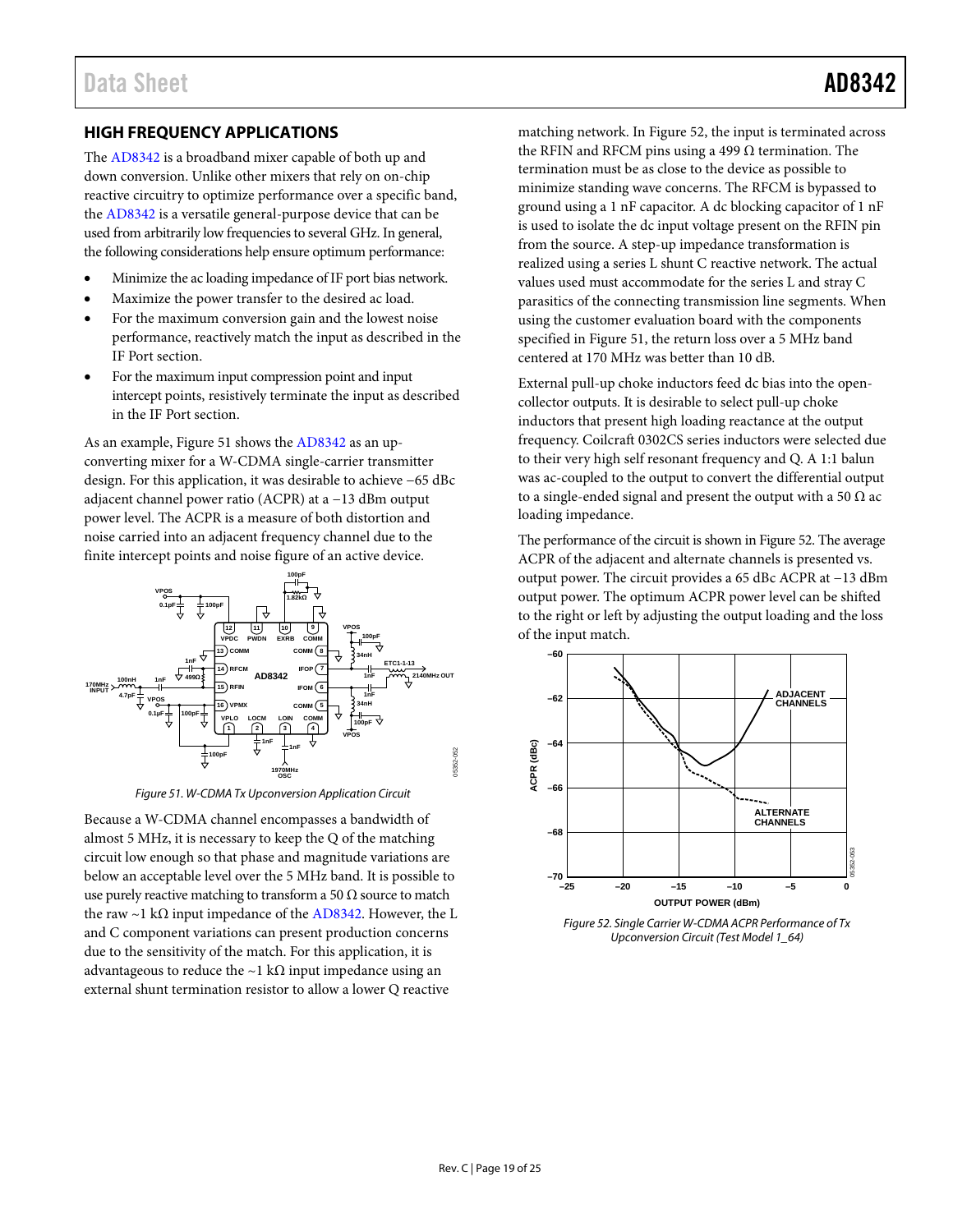The available frequency range of th[e AD8342](http://www.analog.com/AD8342?doc=AD8342.pdf) is extremely broad. With adequate care, any of the mixer ports can be optimized for extremely low frequencies, or up to several GHz. The standard evaluation board is populated for broadband performance from a few MHz to ~1 GHz. The input match of the RF port degrades at higher frequencies when using the standard eval board. The broadband frequency range can be extended by minimizing parasitics between the input terminating resistor, R5, and the input pins.



<span id="page-19-2"></span>Figure 53. Modified Evaluation Board Schematic for Broadband Downconversion Performance up to 3 GHz

The measurements in [Figure 54 w](#page-19-1)ere made using the modified evaluation board as configured i[n Figure 53.](#page-19-2)



<span id="page-19-1"></span>Figure 54. Input OIP3, Input P1dB, Gain, and NF vs. RF Frequency for a 190 MHz IF Using a Low-Side LO

The broadband frequency capabilities of the [AD8342 m](http://www.analog.com/AD8342?doc=AD8342.pdf)akes it an attractive solution for a variety of applications, including cellular, CATV, point-to-point radio links, and test equipment. As an example, the circuit depicted i[n Figure 53](#page-19-2) can easily be applied as a feedback mixer in a predistortion receiver design. The performance depicted i[n Figure 55](#page-19-3) was measured using a 160 MHz IF. Here, four W-CDMA carriers with high PAR are downconverted for IF sampling so that transmit path nonlinearities can be measured and minimized using digital predistortion techniques.



<span id="page-19-3"></span>Figure 55. ACPR Performance for Multiple W-CDMA Carriers Being Downconverted from 2140 MHz to 160 MHz for Distortion Analysis

## <span id="page-19-0"></span>**APPLICATIONS ABOVE 3 GHZ**

Operation of th[e AD8342](http://www.analog.com/AD8342?doc=AD8342.pdf) mixer can be extended above 3 GHz; however, bandwidth is limited due to on-chip parasitics. By eliminating all unnecessary parasitics in the LO path, the LO input voltage standing wave ratio (VSWR) can be kept low up to 4 GHz[. Figure 56 s](#page-20-1)hows the circuit configuration for the RF input frequency of 3.5 GHz to 3.8 GHz. A 22  $\Omega$  resistor is added between the RFCM pin and the 1 nF capacitor to ground, and a 1 pF capacitor is also added to provide the tuning for the desired frequency range. The resulting RF and LO input return losses are shown i[n Figure 57.](#page-20-2) Using a fixed LO frequency of 3.4 GHz, the conversion gain response for the RF input frequency range from 3.5 GHz to 3.8 GHz is shown in [Figure 59.](#page-20-3)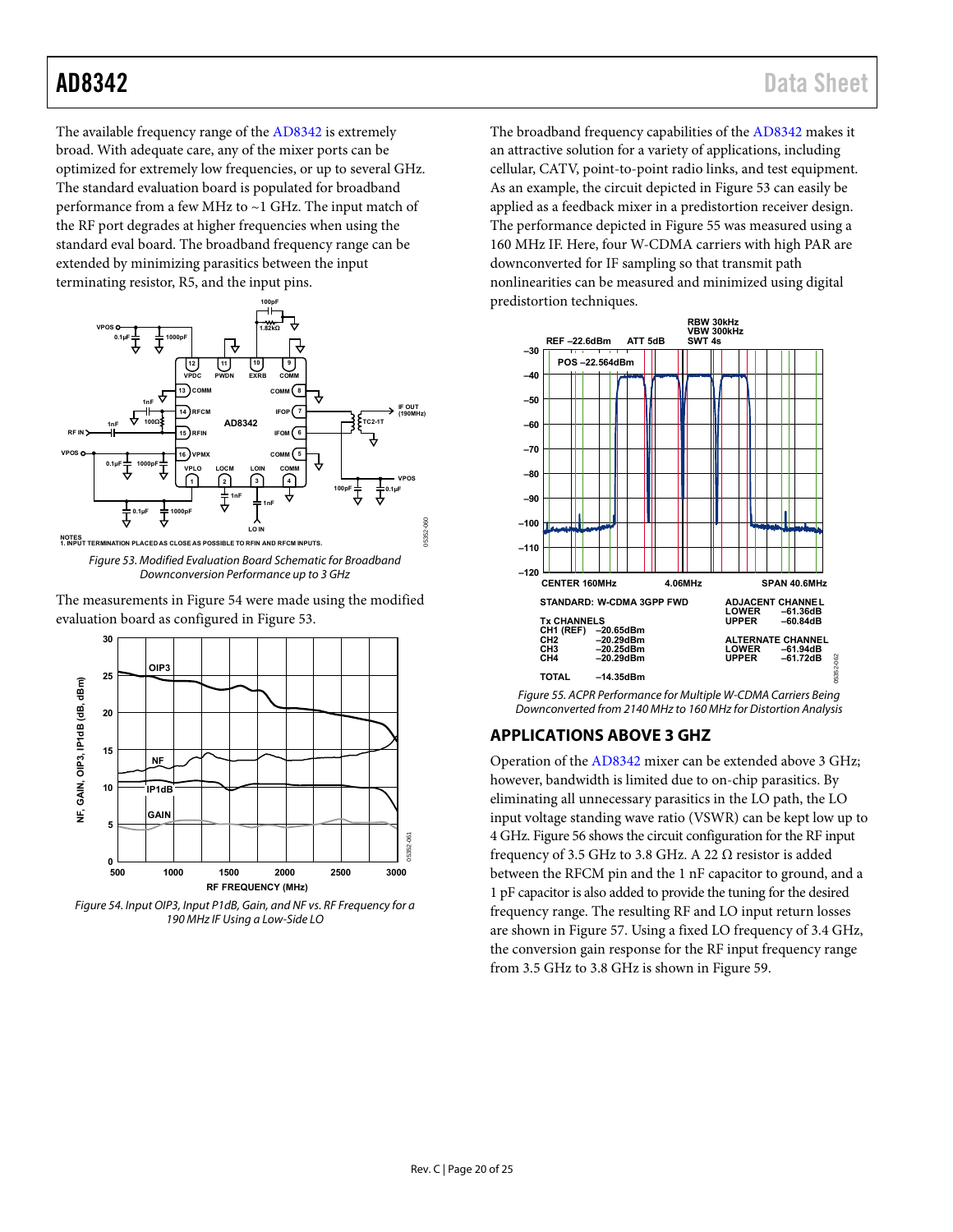<span id="page-20-1"></span>

<span id="page-20-2"></span>Figure 58. RF and LO Return Loss with Matching

## <span id="page-20-0"></span>**LOW FREQUENCY APPLICATIONS**

The [AD8342](http://www.analog.com/AD8342?doc=AD8342.pdf) can be used in extremely low frequency applications. [Figure 59 d](#page-20-3)epicts the configuration with necessary modifications at IF ports. Two 10  $\Omega$  resistors bias the opencollector outputs and the output coupling capacitors must be large enough to allow intended low frequency operation[. Figure 60](#page-20-4)  illustrates the gain performance at fixed IF of 10 kHz and 1 MHz for broadband downconversion using a low-side LO.



<span id="page-20-3"></span>Figure 59. Modified Evaluation Board Schematic for Downconverting Broadband RF to Low IF Frequencies



<span id="page-20-4"></span>Figure 60. Gain Performance for 1 MHz and 10 kHz IF of Broadband Downconversion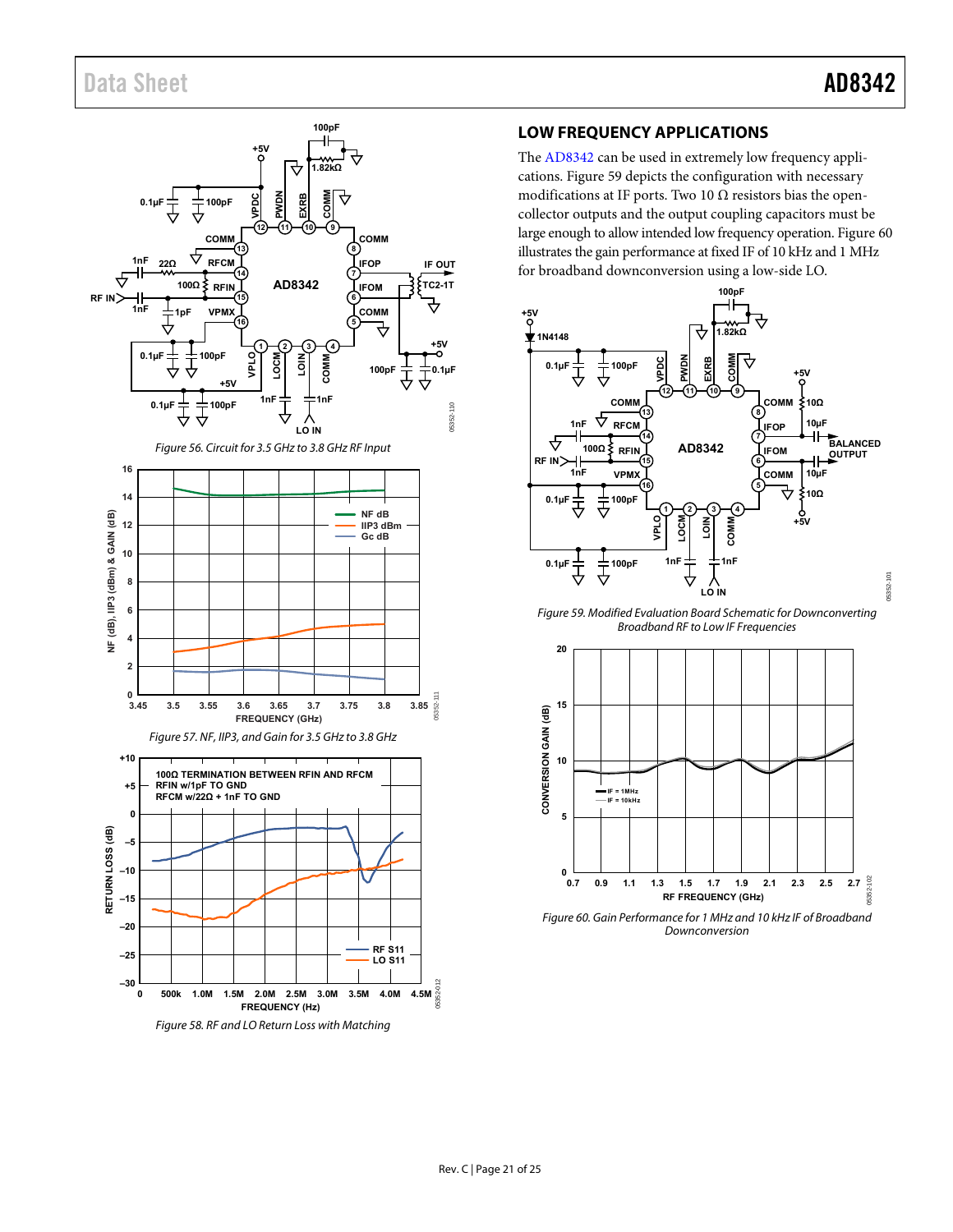## <span id="page-21-0"></span>EVALUATION BOARD

An evaluation board is available for th[e AD8342.](http://www.analog.com/AD8342?doc=AD8342.pdf) The evaluation board is configured for single-ended signaling at the IF output port via a balun transformer. The schematic for the evaluation board is presented i[n Figure 61.](#page-21-1) The representations of the board layout are included in [Figure 62 t](#page-22-0)hroug[h Figure 65.](#page-23-0)



## <span id="page-21-1"></span>**Table 7. Evaluation Board Configuration Options**

| Component                                                                                                                                                                                         | <b>Description</b>                                                                                                                                                                                                                                                                     | <b>Default Conditions</b>                                                                                                                              |
|---------------------------------------------------------------------------------------------------------------------------------------------------------------------------------------------------|----------------------------------------------------------------------------------------------------------------------------------------------------------------------------------------------------------------------------------------------------------------------------------------|--------------------------------------------------------------------------------------------------------------------------------------------------------|
| R <sub>1</sub> , R <sub>2</sub> , R <sub>7</sub> ,<br>C <sub>2</sub> , C <sub>4</sub> , C <sub>5</sub> , C <sub>6</sub> , C <sub>9</sub> ,<br>C <sub>10</sub> , C <sub>12</sub> , C <sub>13</sub> | Supply decoupling. Shorts or power supply decoupling resistors and filter capacitors.                                                                                                                                                                                                  | R1, R2, R7 = $0 \Omega$<br>$C4$ , $C6 = 1000$ pF<br>$C10, C13 = 100$ pF<br>C <sub>2</sub> , C <sub>5</sub> , C <sub>9</sub> , C <sub>12</sub> = 0.1 µF |
| R3, R4                                                                                                                                                                                            | Options for a single-ended IF output circuit.                                                                                                                                                                                                                                          | $R3, R4 = Open$                                                                                                                                        |
| R6, C11                                                                                                                                                                                           | $RBIAS$ resistor that sets the bias current for the mixer core. The capacitor provides ac bypass<br>for R6.                                                                                                                                                                            | $R6 = 1.82 k\Omega$<br>$C11 = 100 pF$                                                                                                                  |
| R <sub>8</sub>                                                                                                                                                                                    | Pull down for the PWDN pin.                                                                                                                                                                                                                                                            | $R8 = 10 k\Omega$                                                                                                                                      |
| R <sub>9</sub>                                                                                                                                                                                    | Link to the PWDN pin.                                                                                                                                                                                                                                                                  | $R9 = 0 \Omega$                                                                                                                                        |
| C3, R5, C14, L1                                                                                                                                                                                   | RF input. C3 provides a dc block for RF input. R5 provides a resistive input termination. C16<br>and L1 are provided for reactive matching of the input.                                                                                                                               | $C3 = 1000 pF$<br>$R5 = 100 \Omega$<br>$C14 = Open$<br>$L1 = 0 \Omega$                                                                                 |
| C <sub>1</sub>                                                                                                                                                                                    | RF common ac coupling. Provides a dc block for the RF input common connection.                                                                                                                                                                                                         | $C1 = 1000 pF$                                                                                                                                         |
| C <sub>8</sub>                                                                                                                                                                                    | LO input ac coupling. Provides a dc block for the LO input.                                                                                                                                                                                                                            | $C8 = 1000 pF$                                                                                                                                         |
| C7                                                                                                                                                                                                | LO common ac coupling. Provides a dc block for the LO input common connection.                                                                                                                                                                                                         | $C7 = 1000 pF$                                                                                                                                         |
| W1                                                                                                                                                                                                | Power down. The device is on when the PWDN pin is connected to ground via a 10 k $\Omega$<br>resistor. The device is disabled when PWDN is connected to the positive supply (V <sub>s</sub> ) via W1.                                                                                  |                                                                                                                                                        |
| T1, R10, R11, R12,<br>R15, R16, Z3, Z4,<br>Z1, Z2,                                                                                                                                                | IF output interface. T1 converts a differential high impedance IF output to single-ended.<br>When loaded with 50 $\Omega$ , this balun presents a 100 $\Omega$ load to the mixers collectors. The<br>center tap of the primary supplies the bias voltage $(Vs)$ to the IF output pins. | $T1 = TC2-1T, 2:1$ (Mini-<br>Circuits <sup>®</sup><br>$R12 = Open$<br>$R10, R11, R15, R16 = 0 \Omega$<br>$Z3$ , $Z4 =$ Open<br>$Z1, Z2 = Open$         |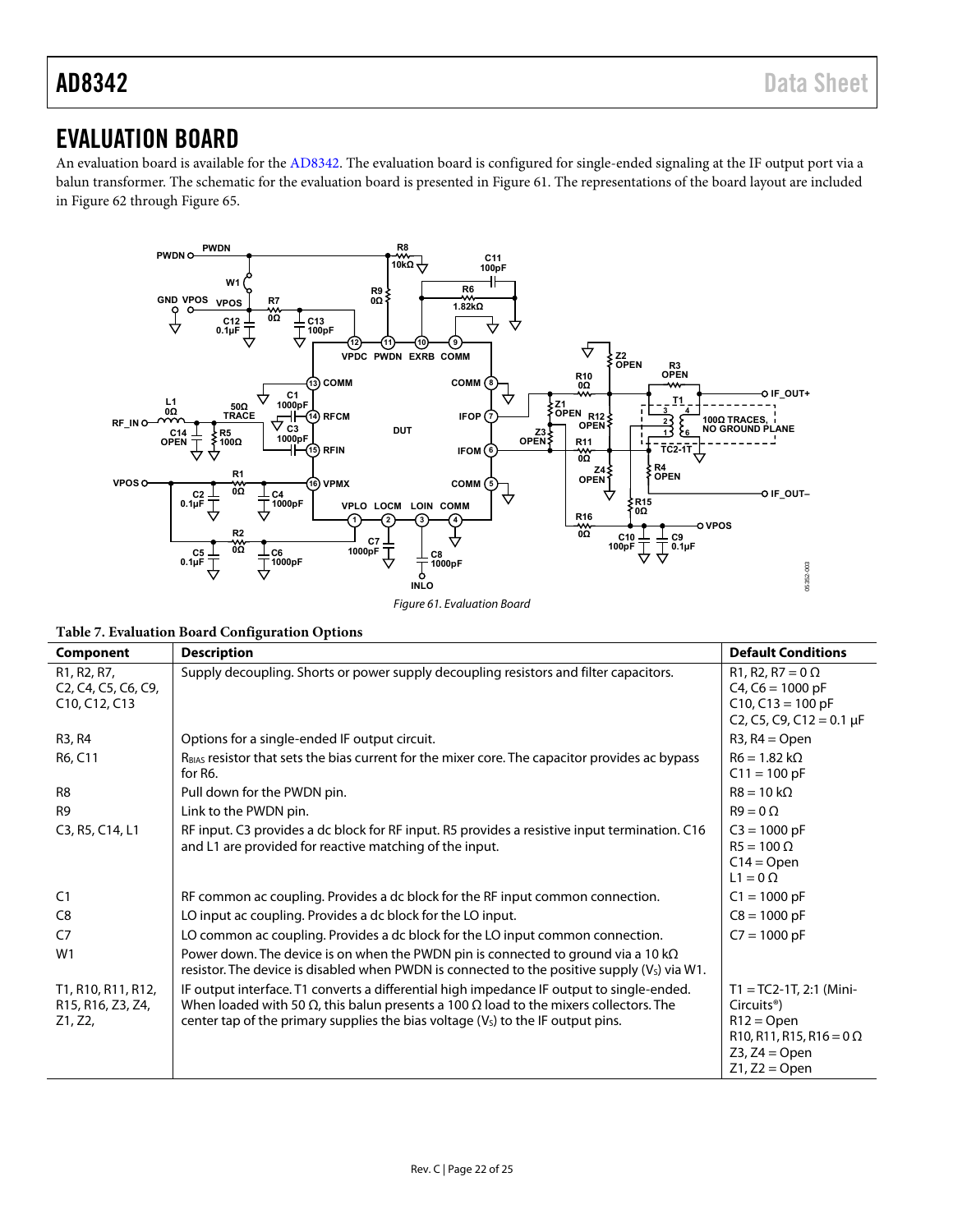

*Figure 62. Evaluation Board Artwork Top*

<span id="page-22-1"></span><span id="page-22-0"></span>

*Figure 63. Evaluation Board Artwork Internal 1*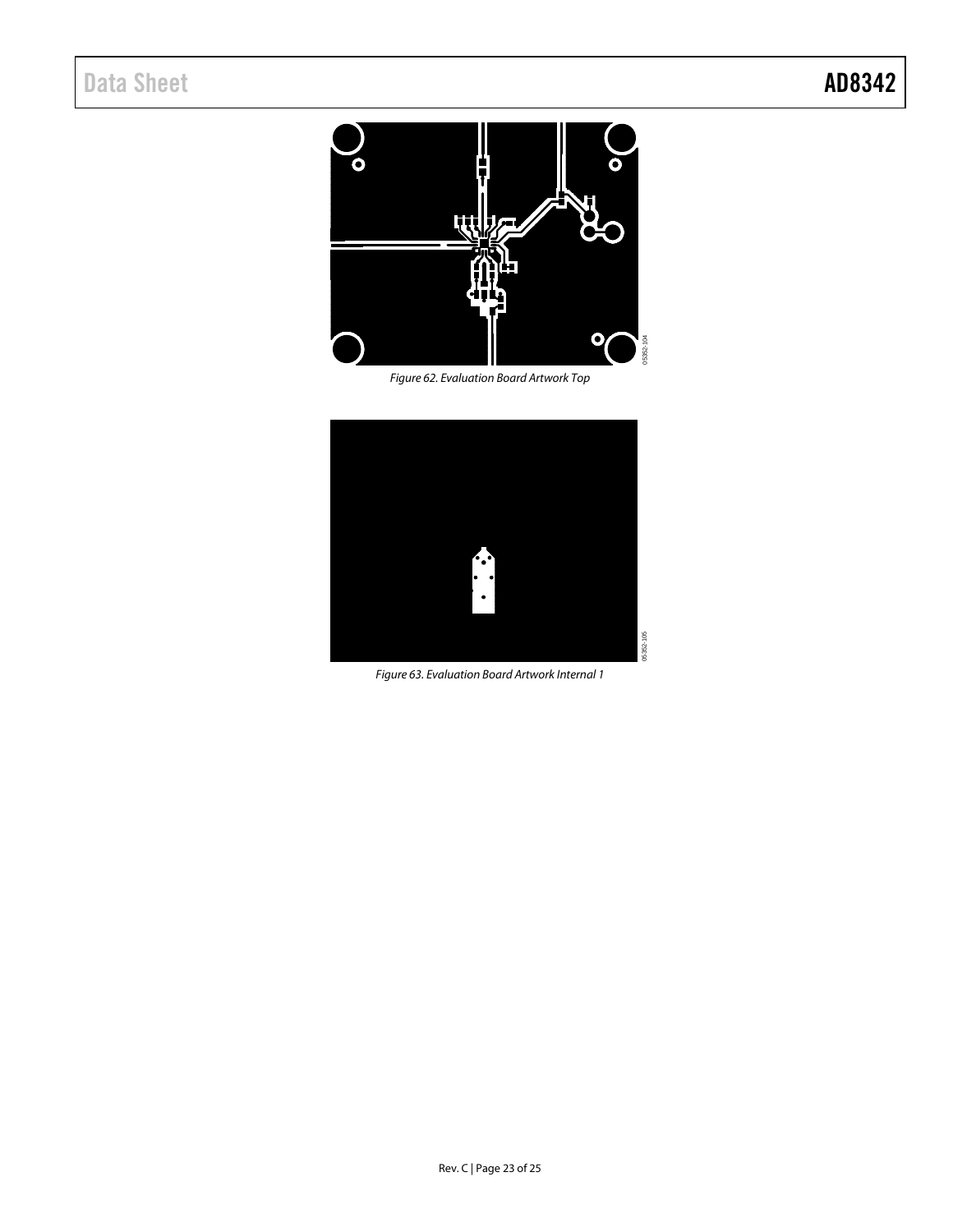

*Figure 64. Evaluation Board Artwork Internal 2*

05352-106



<span id="page-23-0"></span>*Figure 65. Evaluation Board Artwork Bottom*